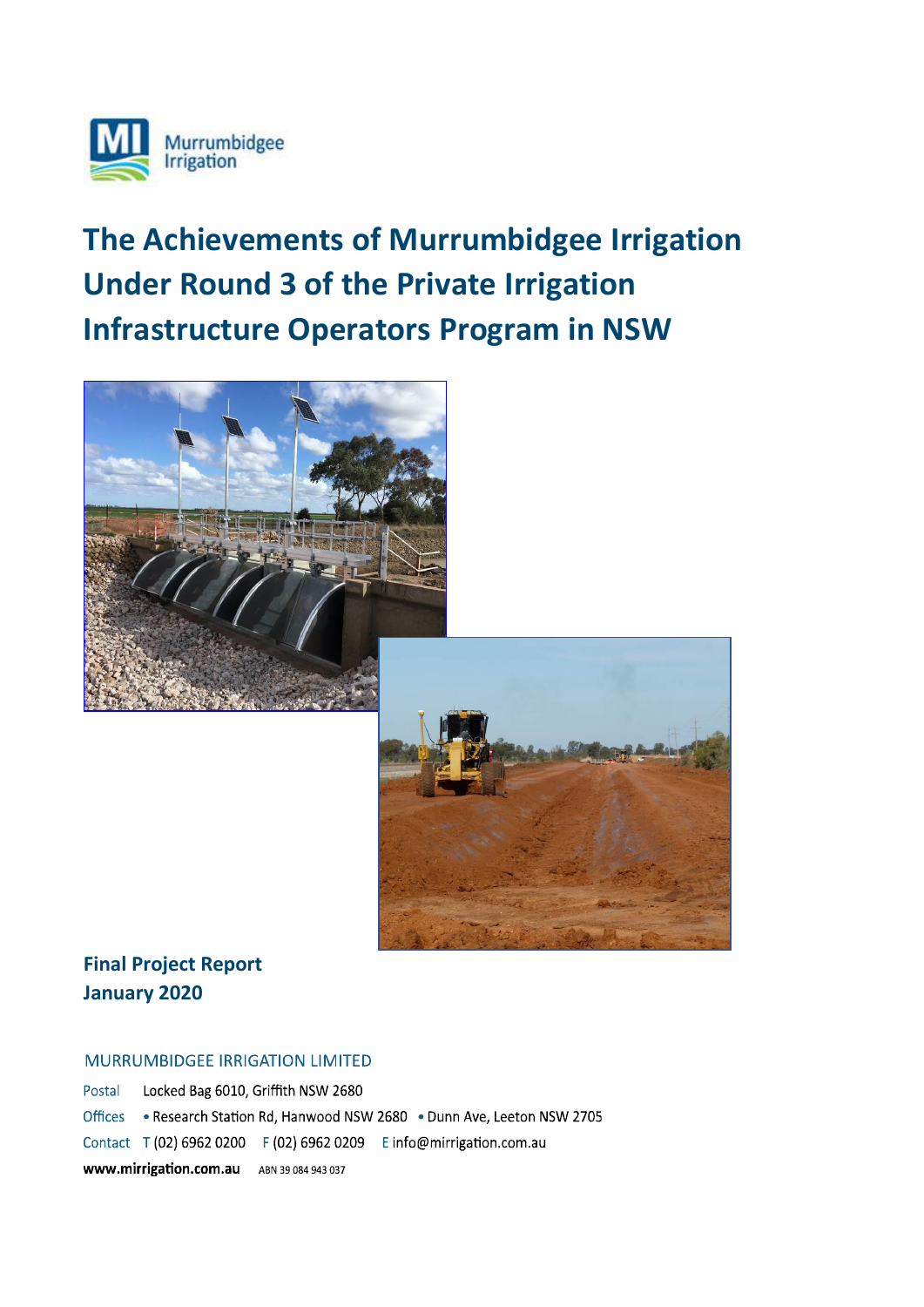## Contents

| 1.  |       |                                                                            |  |  |  |  |
|-----|-------|----------------------------------------------------------------------------|--|--|--|--|
| 2.  |       |                                                                            |  |  |  |  |
|     | 2.1   |                                                                            |  |  |  |  |
|     | 2.2   |                                                                            |  |  |  |  |
|     | 2.3   |                                                                            |  |  |  |  |
|     | 2.4   |                                                                            |  |  |  |  |
|     | 2.5   |                                                                            |  |  |  |  |
| 3.  |       |                                                                            |  |  |  |  |
| 4.  |       |                                                                            |  |  |  |  |
| 5.  |       |                                                                            |  |  |  |  |
|     | 5.1   |                                                                            |  |  |  |  |
|     | 5.2   | Access to Skilled Staff and Contractors to Manage and Deliver the Works 12 |  |  |  |  |
|     | 5.3   |                                                                            |  |  |  |  |
|     | 5.4   |                                                                            |  |  |  |  |
|     | 5.5   |                                                                            |  |  |  |  |
|     | 5.6   |                                                                            |  |  |  |  |
|     | 5.6.1 |                                                                            |  |  |  |  |
|     | 5.6.2 |                                                                            |  |  |  |  |
|     | 5.6.3 |                                                                            |  |  |  |  |
| 6.  |       |                                                                            |  |  |  |  |
|     | 6.1   |                                                                            |  |  |  |  |
|     | 6.2   |                                                                            |  |  |  |  |
| 6.3 |       |                                                                            |  |  |  |  |
| 7.  |       |                                                                            |  |  |  |  |
| 8.  |       |                                                                            |  |  |  |  |
| 9.  |       |                                                                            |  |  |  |  |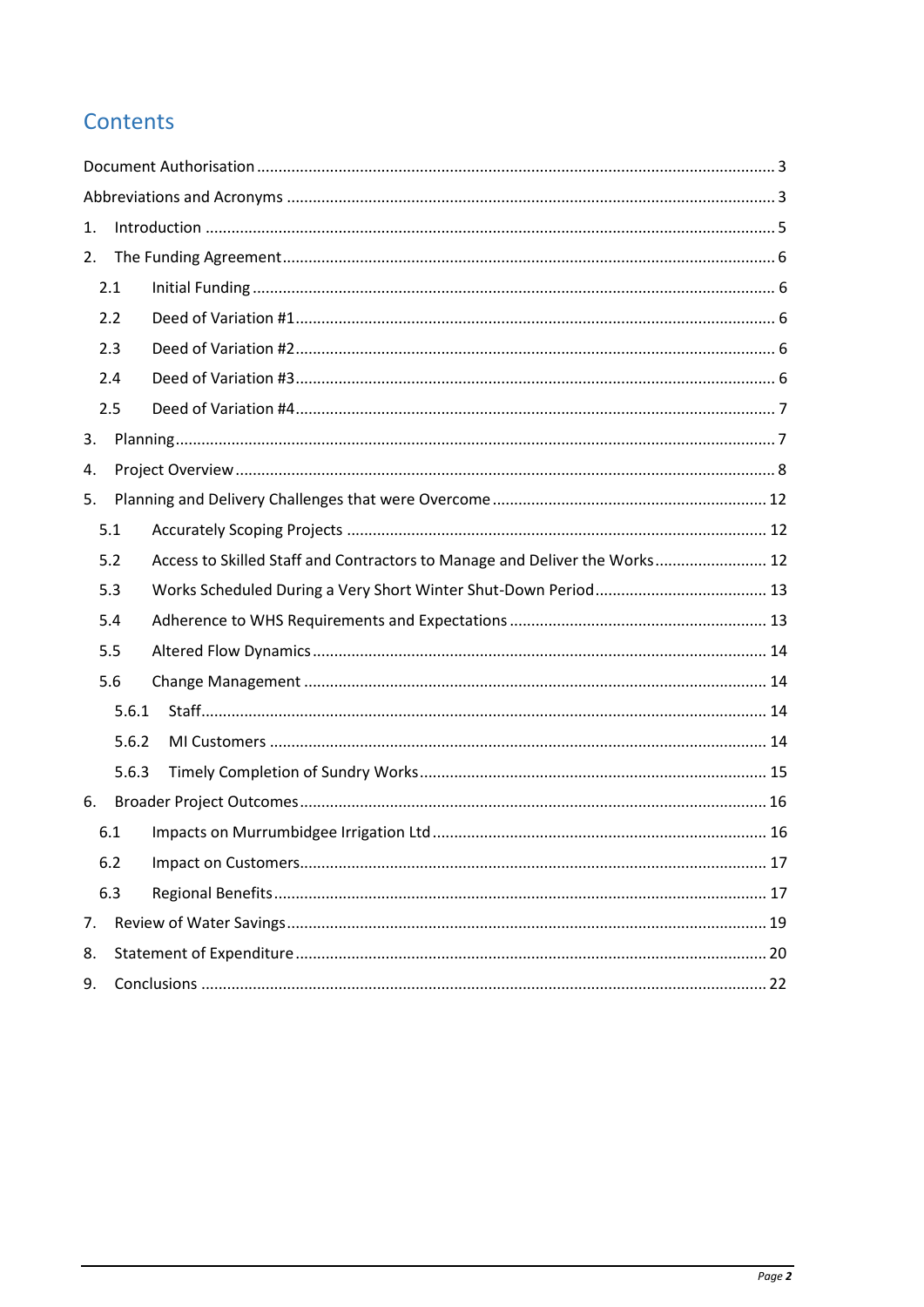## <span id="page-2-0"></span>**Document Authorisation**

| <b>Name</b>               | Signature    | <b>Date</b>    |
|---------------------------|--------------|----------------|
| Approved by:<br>Jody Rudd | $\prime\sim$ | 8 January 2020 |

## <span id="page-2-1"></span>**Abbreviations and Acronyms**

| <b>AMS</b>                                          | <b>Activity Method Statement</b>                             | <b>MIA</b>   | Murrumbidgee Irrigation Area               |  |
|-----------------------------------------------------|--------------------------------------------------------------|--------------|--------------------------------------------|--|
| <b>CEMP</b>                                         | <b>Construction Environment Management</b>                   | <b>MIARA</b> | <b>MIA Renewal Alliance</b>                |  |
|                                                     | Plan                                                         | <b>NBC</b>   | Northern Branch Canal                      |  |
| <b>DAWR</b>                                         | Department of Agriculture and Water                          | <b>PIIOP</b> | Private Irrigation Infrastructure          |  |
|                                                     | <b>Resources</b>                                             |              | Operators' Program                         |  |
| <b>DoV</b>                                          | Deed of Variation                                            |              |                                            |  |
| <b>EOI</b>                                          | <b>Expression of Interest</b>                                | <b>PVC</b>   | Polymerizing vinyl chloride                |  |
| <b>EP&amp;A</b>                                     | <b>Environmental Planning and Assessment</b>                 | <b>PPE</b>   | Personal Protective Equipment              |  |
| <b>EPBCA</b>                                        | <b>Environment Protection and Biodiversity</b><br><b>RCP</b> |              | Reinforced concrete pipe                   |  |
|                                                     | <b>Conservation Act</b>                                      | <b>REF</b>   | <b>Review of Environmental Factors</b>     |  |
| <b>Gutteridge Haskins and Davey</b><br><b>GHD</b>   |                                                              | <b>RFT</b>   | Request for Tender                         |  |
| <b>Glass fibre Reinforced Plastic</b><br><b>GRP</b> |                                                              | <b>SWMS</b>  | Safe Work Method Statement                 |  |
| High Density Poly Ethelene<br><b>HDPE</b>           |                                                              | <b>TOC</b>   | <b>Total Outturn Cost</b>                  |  |
| <b>HSEQ</b>                                         | Health Safety Environment Quality                            |              |                                            |  |
| <b>IMS</b>                                          | Integrated Management System                                 | <b>TRA</b>   | <b>Task Risk Assessment</b>                |  |
| IP                                                  | Injured Person                                               | <b>TSCA</b>  | <b>Threatened Species Conservation Act</b> |  |
| <b>KPI</b>                                          | Key Performance Indicator                                    | <b>WHS</b>   | Work Health & Safety                       |  |
| <b>ITT</b>                                          | Invitation to Tender                                         | <b>WHSMS</b> | Work Health Safety Management              |  |
| LTI                                                 | Lost Time Injury                                             |              | System                                     |  |
| <b>LVBC</b>                                         | Lake View Branch Canal                                       | <b>WRA</b>   | <b>Work Risk Assessment</b>                |  |
| ΜI                                                  | Murrumbidgee Irrigation Ltd                                  |              |                                            |  |
|                                                     |                                                              |              |                                            |  |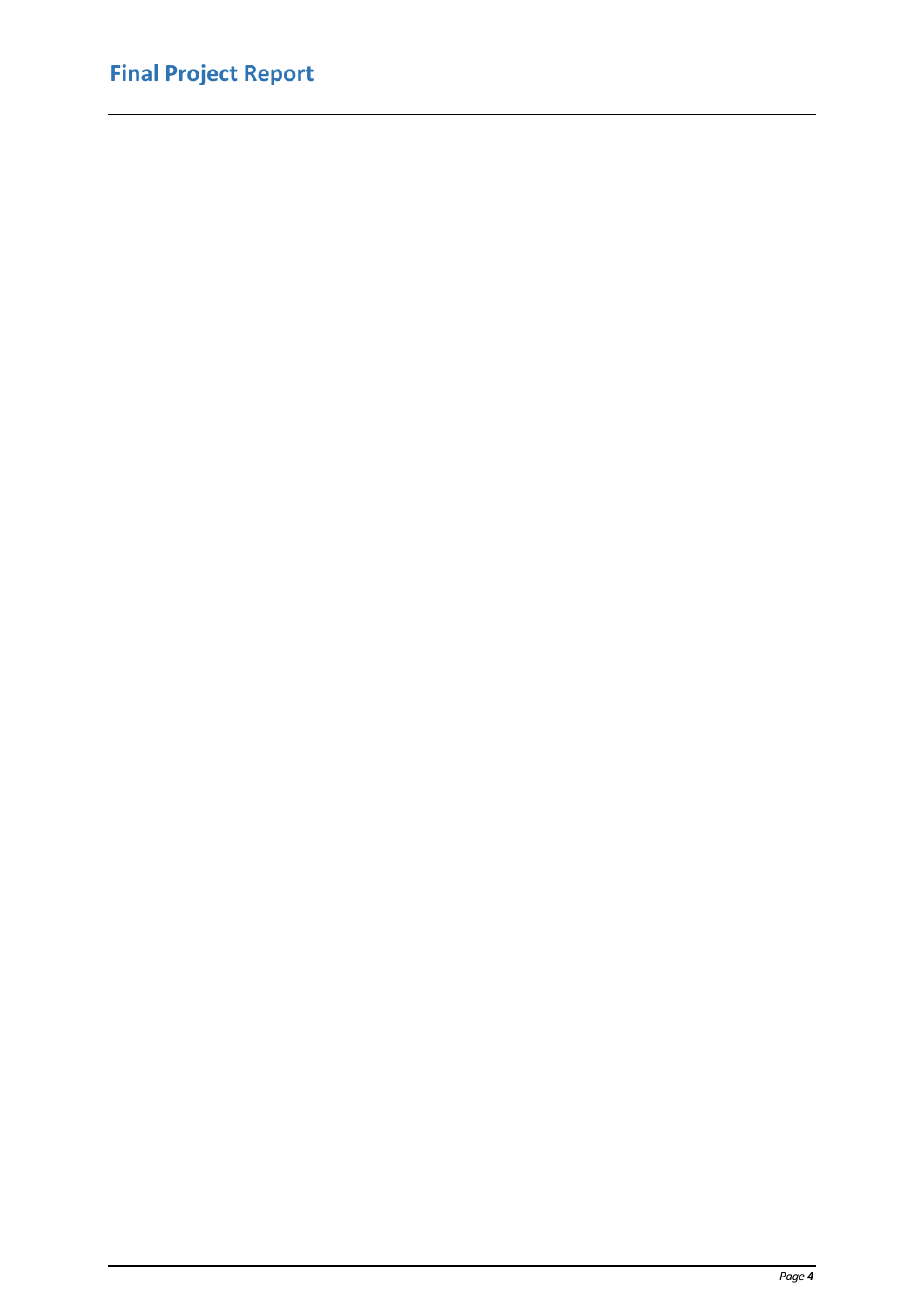### <span id="page-4-0"></span>**1. Introduction**

Murrumbidgee Irrigation (MI) is pleased to submit our final report in accordance with Milestone 8 of the Funding Agreement with the Department of Agriculture and Water Resources (DAWR). The report provides an overview of project activities, challenges and outcomes throughout the 3 year funding period.

The \$122M in project funding has contributed to the most intensive works program for the irrigation network since the area was constructed in the early 1900's. It has enabled the automation of our water delivery system and provided asset refurbishment works which together have delivered major operational efficiencies within the business and for our customers.

The investment in concert with previous PIIOP funding rounds has reinforced the position of the Murrumbidgee Irrigation Area (MIA) as one of the premier irrigation areas within Australia. It has also supported the communities of the MIA by setting them up for success in a future with less water.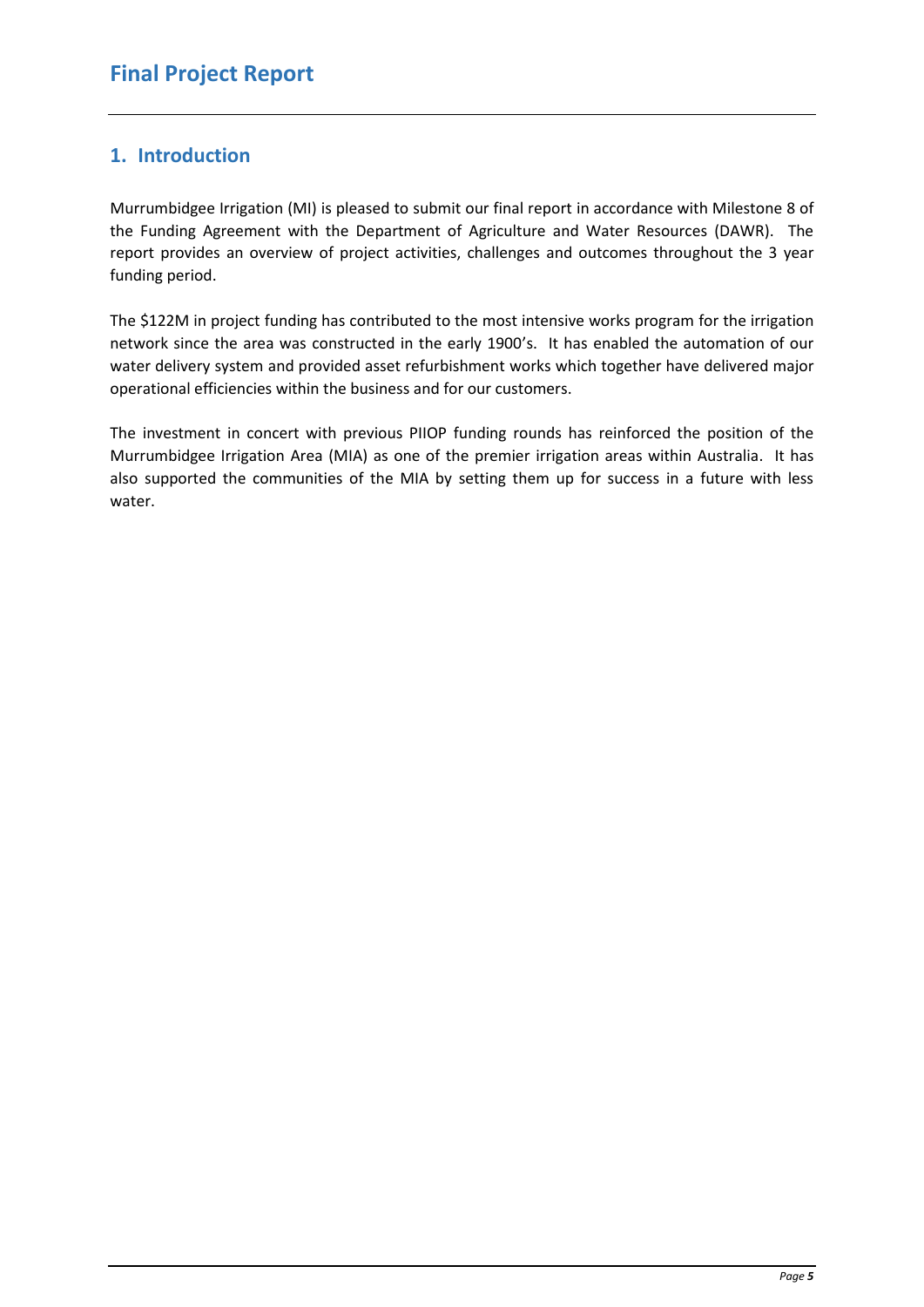### <span id="page-5-5"></span><span id="page-5-0"></span>**2. The Funding Agreement**

#### <span id="page-5-1"></span>**2.1 Initial Funding**

MI applied for funding under round 3 of the Private Irrigation Infrastructure Operators Program (PIIOP3) in February 2016. The nominated projects were grouped into the following broad categories:

- channel lining;
- channel automation;
- stock and domestic pipelines;
- gravity pipelines;
- earth channel rehabilitation; and
- metering and outlets.

The funding application confirmed that MI would continue to refine the scope of each project if funding was subsequently approved through consultation with its customers.

MI was advised of funding approval in May 2016 in the amount of \$84,898,556 and the original funding deed was executed in September 2016. It was anticipated that the nominated projects would secure water savings of 9,988 ML.

#### <span id="page-5-2"></span>**2.2 Deed of Variation #1**

The first variation was executed in May 2017. The key changes apart from general administrative and legislative updates included:

- realignment of sub-projects by grouping like projects together;
- specifically nominating the first and second sub-projects to be delivered as stand-alone projects, namely "Automation of Main Canal and Division 3", and "Channel Lining of Lake View Branch Canal and Northern Branch Canal"; and
- amendments to interim milestone dates and corresponding payments.

#### <span id="page-5-3"></span>**2.3 Deed of Variation #2**

The second variation was executed in February 2018. The key changes apart from general administrative and legislative updates included:

- additional funding was approved taking the total funding amount to \$122,246,556;
- the agreed water savings to be returned to the Commonwealth were increased to 14,382ML;
- further realignment of sub-projects;
- substantially extending the scope of metering farm outlets; and
- amending project budgets and payment schedules to accommodate the increased funding and revised cash flow projections.

#### <span id="page-5-4"></span>**2.4 Deed of Variation #3**

The third variation was executed in October 2018. The key changes included:

- substitution of sub-projects to achieve better value for money;
- rescoping the automation and remote monitoring of escapes project; and
- amending project budgets to accommodate the above changes.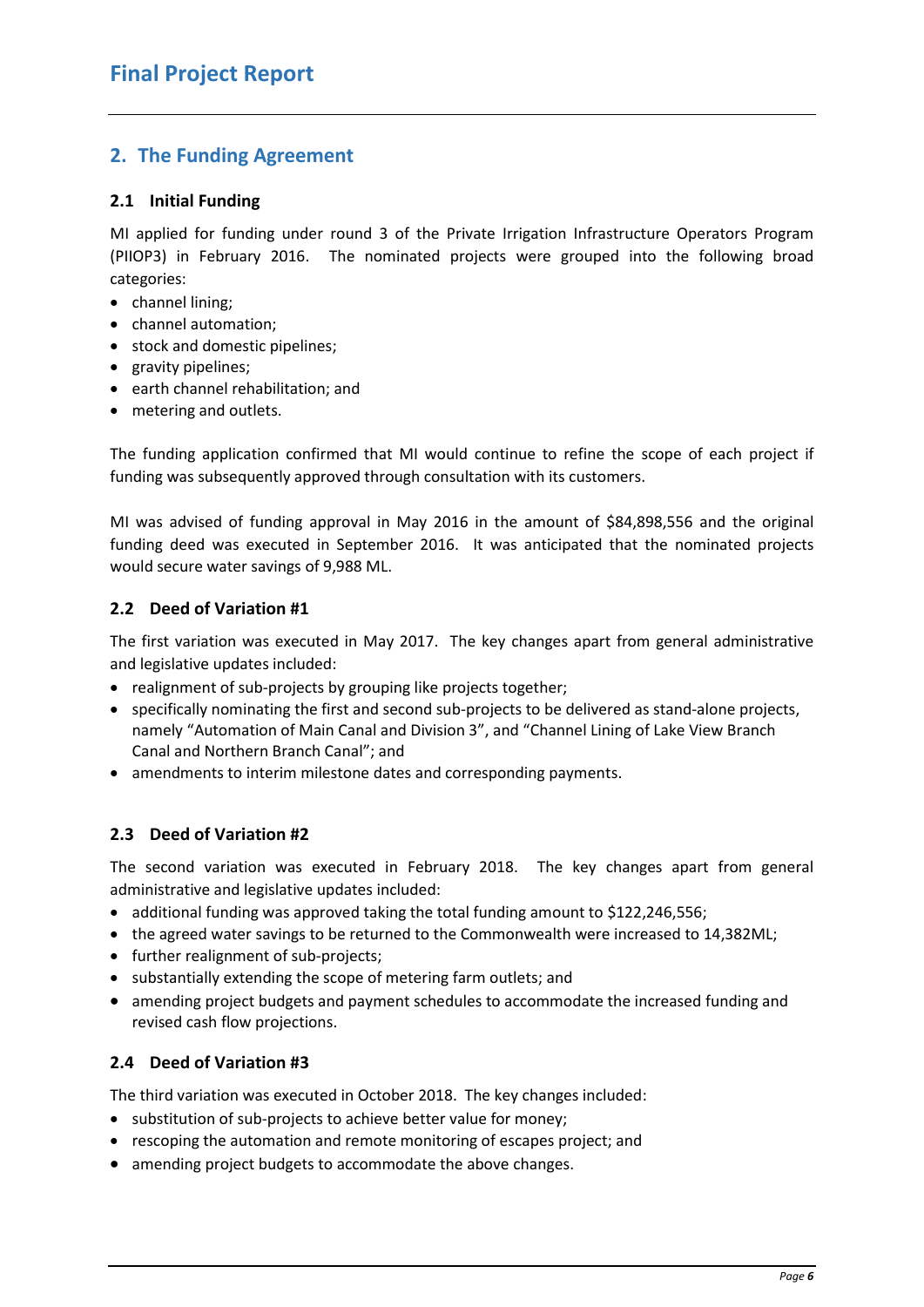#### **2.5 Deed of Variation #4**

The fourth variation was executed in March 2019. The key change was to amend the Milestone dates for completion and final project reporting to June 2019. This variation was made in the final stages of project delivery with approximately 96% of funds expended. It was in response to unanticipated construction delays for the "Yanco Stock and Domestic Pipeline" and "Metering and Outlets" projects.

### <span id="page-6-0"></span>**3. Planning**

The PIIOP3 funding application followed the success of earlier applications under PIIOP1 and PIIOP2. It was submitted in early 2016 at a time when PIIOP1 works had concluded and PIIOP2 works were mid-way through delivery. MI therefore had the advantage of the experience gained from delivery of these earlier funding rounds including:

- similar scope in terms of channel automation, channel lining and pipeline projects;
- experience scoping and costing large-scale work programs;
- pre-existing concept designs and standard drawings;
- lessons learnt to improve project outcomes;
- access to expertise within the Murrumbidgee Irrigation Area Renewal Alliance (MIARA) which was specifically established to deliver the PIIOP works; and
- access to objective data and observations arising from project implementation of PIIOP1 and part of PIIOP2.

The scope for PIIOP3 included projects that addressed site-specific refurbishment needs as well as large scale works that systematically modernised entire irrigation districts. The large scale of works meant that initial scoping for the purposes of the funding application included assumptions that required later validation and refinement.

The project commenced under a self-delivery model and project staff were appointed in mid-2016. The initial focus was on the delivery of automation of the Main Canal and Division 3 along with channel lining of the Northern Branch Canal and Lake View Branch Canal. By early 2017 it was apparent that the scale of works and challenges in securing skilled resources meant that project delivery would be better managed by our project alliance team, MIARA, and the delivery model was changed accordingly.

Following completion of the first four projects in mid to late 2017 a detailed assessment of the remaining projects was undertaken. The assessment identified opportunities to substitute subprojects to achieve better value for money. Specifically, full channel automation and automation and metering of farm outlets were identified as providing better value for money than several of the pipeline and channel lining projects and the Yenda storage project. Consequently, these projects were descoped and substituted with the automation projects.

Project delivery continued under MIARA alliance until mid-2019 except for the Yanco Stock and Domestic water supply project which was self-managed by MI from 2018. MIARA delivered several automation projects, channel rehabilitation, automation of escapes, initial work on the outlets project and part of the Yanco Stock and Domestic water supply project.

A review of expenditure against budget in late 2018 revealed a projected under-spend that was allocated to delivering further channel automation works. MIARA commenced procurement for these works in early 2019 for installation and commissioning in mid-2019.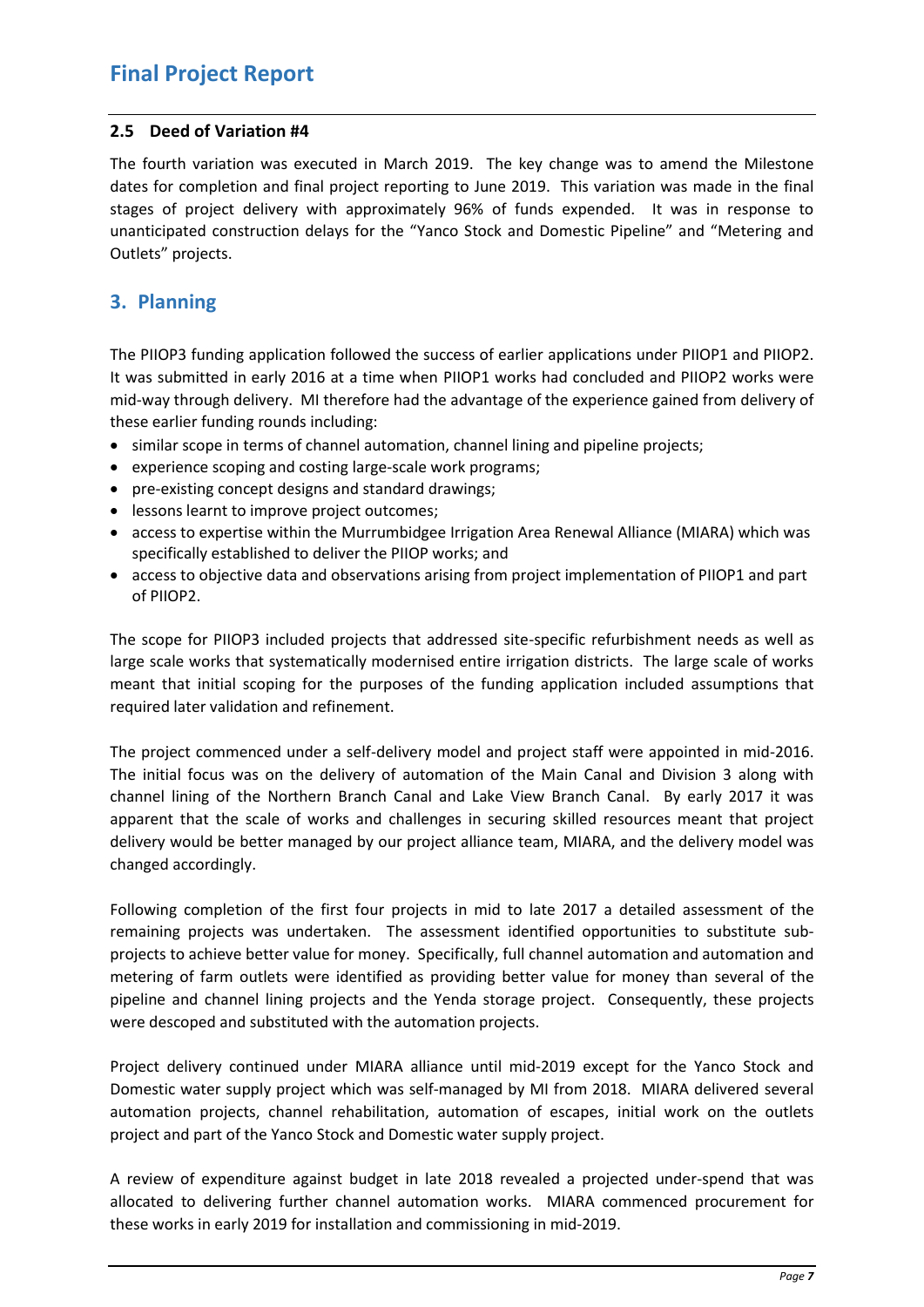## **4. Project Overview**

The following table provides a concise description of each sub-project as listed in the amended Funding Deed.

<span id="page-7-0"></span>

| Project                                                                           | <b>Description of Works</b>                                                                                                                                                                                                                                                                                                                                                                                                                                                                  | # Assets Delivered /                                                                                                                                                                                                                                                                                                                                                                                                                                                                                                                        | <b>Works Program</b>                                                                                                                                    | <b>Innovations</b>                                                                                                                                                                                                                                                                                                                                                                                       | <b>Specific Challenges</b>                                                                                                                                                                                                                                                                                                                                                                                                                                                                                                                                                                                                 |
|-----------------------------------------------------------------------------------|----------------------------------------------------------------------------------------------------------------------------------------------------------------------------------------------------------------------------------------------------------------------------------------------------------------------------------------------------------------------------------------------------------------------------------------------------------------------------------------------|---------------------------------------------------------------------------------------------------------------------------------------------------------------------------------------------------------------------------------------------------------------------------------------------------------------------------------------------------------------------------------------------------------------------------------------------------------------------------------------------------------------------------------------------|---------------------------------------------------------------------------------------------------------------------------------------------------------|----------------------------------------------------------------------------------------------------------------------------------------------------------------------------------------------------------------------------------------------------------------------------------------------------------------------------------------------------------------------------------------------------------|----------------------------------------------------------------------------------------------------------------------------------------------------------------------------------------------------------------------------------------------------------------------------------------------------------------------------------------------------------------------------------------------------------------------------------------------------------------------------------------------------------------------------------------------------------------------------------------------------------------------------|
|                                                                                   |                                                                                                                                                                                                                                                                                                                                                                                                                                                                                              | <b>Refurbished</b>                                                                                                                                                                                                                                                                                                                                                                                                                                                                                                                          |                                                                                                                                                         |                                                                                                                                                                                                                                                                                                                                                                                                          |                                                                                                                                                                                                                                                                                                                                                                                                                                                                                                                                                                                                                            |
| Sub-project 1a:<br><b>Northern and Lake</b><br><b>View Branch Canal</b><br>Lining | Reprofile the earthen<br>$\bullet$<br>channel and stabilise<br>broken concrete<br>sections to provide a<br>firm base<br>Install HDPE liner over<br>existing earthen channel<br>(Lake View Branch<br>Canal) and degraded<br>concrete lined channel<br>(Northern Branch Canal).<br>Realign 2.2km of<br>$\bullet$<br>channel to provide<br>greater delivery<br>efficiency and customer<br>access<br>Erect security fencing.<br>$\bullet$<br>Install additional safety<br>$\bullet$<br>measures. | 28.4km of new HDPE<br>$\bullet$<br>lining;<br>56.3km of new security<br>fencing;<br>3 new silt traps<br>constructed to assist in<br>the removal of silt<br>without damaging the<br>new liner;<br>46 new safety ladders<br>$\bullet$<br>to provide additional<br>means of egress;<br>46 new safety ropes<br>$\bullet$<br>strung across the<br>channel to assist<br>egress; and<br>29 sites with<br>$\bullet$<br>refurbished rip rap in<br>the transition between<br>the existing regulating<br>structures and the new<br>HDPE channel liner. | Initiated January<br>$\bullet$<br>2017 and completed<br>November 2017.<br>Bulk of work had to<br>be completed during<br>the short winter shut-<br>down. | Selected HDPE liner over EPDM due to<br>superior durability.<br>Reverted to delivery via MIARA rather<br>than MI self-delivery due to staff<br>resourcing challenges.<br>Adopted variable channel profile to<br>reduce the cost of reinstating compacted<br>fill material.<br>Realigned channel to reduce channel<br>length and satisfy customer request.<br>Worked night-shifts to maintain<br>program. | Short planning period in advance<br>of winter works.<br>Long procurement lead times for<br>geofabric and HDPE liner (8<br>weeks manufacture + 4 weeks to<br>ship from overseas).<br>Short window of installation<br>during the winter shut-down.<br>Groundwater intrusion following<br>channel dewatering delayed<br>access to the Lake View Branch<br>canal.<br>High wind velocities complicated<br>laying of the channel liner and<br>delayed the works program.<br>Maintaining periodic water<br>supply to citrus farmers to<br>minimise frost damage.<br>Delays in procuring fencing to<br>secure the new works (WHS). |

#### **Table 1: Summary of Projects Delivered by PIIOP3**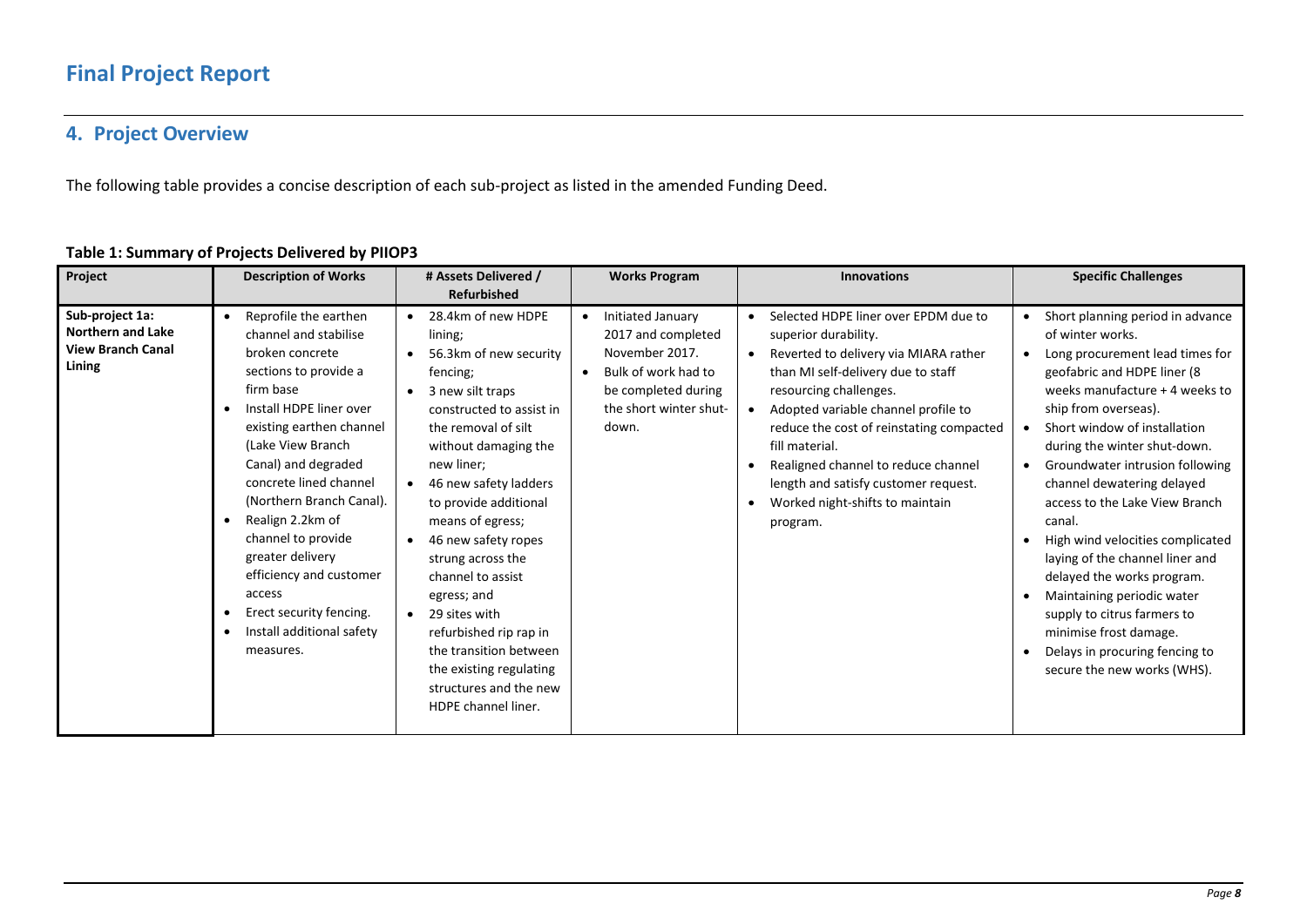| Table 1: Summary of Projects Delivered by PHOP3 ( <i>continued</i> )                      |                                                                                                                                                                                                                                                       |                                                                                                                                                          |                                                                                                                |                                                                                                                                                                                                                                                                                                                                                                                                                                                                  |                                                                                                                                                                                                                                                                                                     |
|-------------------------------------------------------------------------------------------|-------------------------------------------------------------------------------------------------------------------------------------------------------------------------------------------------------------------------------------------------------|----------------------------------------------------------------------------------------------------------------------------------------------------------|----------------------------------------------------------------------------------------------------------------|------------------------------------------------------------------------------------------------------------------------------------------------------------------------------------------------------------------------------------------------------------------------------------------------------------------------------------------------------------------------------------------------------------------------------------------------------------------|-----------------------------------------------------------------------------------------------------------------------------------------------------------------------------------------------------------------------------------------------------------------------------------------------------|
| Project                                                                                   | <b>Description of Works</b>                                                                                                                                                                                                                           | # Assets Delivered                                                                                                                                       | <b>Works Program</b>                                                                                           | <b>Innovations</b>                                                                                                                                                                                                                                                                                                                                                                                                                                               | <b>Specific Challenges</b>                                                                                                                                                                                                                                                                          |
| Sub-project 1b - Main<br><b>Canal Seepage</b><br><b>Interception (McNeils</b><br>Bridge)  | Clear work sites at two<br>$\bullet$<br>locations.<br>$\bullet$ Trench up to 3.5m<br>depth.<br>Lay 6" perforated pipe<br>as the subsurface<br>drainage line.<br>Install two sumps and<br>$\bullet$<br>solar powered pumps at<br>the terminal point of | <b>Refurbished</b><br>$\bullet$ 1,750m of new<br>subsurface drainage<br>line.<br>2 new sumps and lift<br>$\bullet$<br>pumps to dispose of<br>groundwater | March-April 2019 for<br>the pipeline and<br>sumps.<br>Pumps installed May<br>2019 to match known<br>discharge. | Utilised subsurface drainage rather than<br>$\bullet$<br>channel lining to provide a more cost-<br>effective and low risk solution.<br>Installed and monitored piezometers at<br>4 potential sites to objectively assess<br>seepage in advance and thereby confirm<br>works are warranted. Results led to<br>works at only two sites.<br>Delaying procurement of pumps to allow<br>actual seepage flow rates to be                                               | • There are only several<br>contractors in Australia with the<br>necessary specialised equipment.<br>The contractor delayed<br>commencement on two<br>occasions.<br>• Super-saturated work sites.                                                                                                   |
|                                                                                           | each subsurface<br>drainage line.                                                                                                                                                                                                                     |                                                                                                                                                          |                                                                                                                | measured, thus matching pumps to<br>known demand.                                                                                                                                                                                                                                                                                                                                                                                                                |                                                                                                                                                                                                                                                                                                     |
| Sub-project 2a - Sturt<br><b>Canal Automation</b>                                         | Retrofit automated<br>flume gates on channel<br>regulators, offtakes and<br>escapes.<br>Replace regulators<br>where a retrofit is not<br>viable.<br>Install telemetry and<br>$\bullet$<br>tune channels for<br>automated total channel<br>control.    | 105 regulators<br>automated.<br>New 40m<br>$\bullet$<br>communications tower<br>at Brays Dam.                                                            | Predominantly<br>$\bullet$<br>delivered during the<br>2018 winter shut-<br>down period.                        | Ensured a 25% increase in peak flow<br>through each structure to future-proof<br>the performance of the asset.<br>Detailed hydraulic modelling to confirm<br>channel capacity, gate selection and<br>levels.<br>Concurrent delivery of automation plus<br>$\bullet$<br>additional capacity increase works (in<br>excess of 25%, privately funded).<br>Worked with customers to identify and<br>$\bullet$<br>realise opportunities to reconfigure the<br>network. | Resolving gate selection to<br>accommodate capacity increase<br>(subject to private funding) in a<br>timely manner.<br>• Short window of installation<br>during the winter shut-down.<br>Timely draining of channels to<br>$\bullet$<br>permit work.<br>• Timely provision of pre-cast<br>concrete. |
| Sub-project 2b-<br><b>Automation and</b><br><b>Remote Monitoring of</b><br><b>Escapes</b> | Retrofit automated<br>$\bullet$<br>flume gates on escapes.<br>Replace escapes where a<br>$\bullet$<br>retrofit is not viable.<br>Install telemetry, tune<br>$\bullet$<br>the pool for automated<br>total channel control                              | 13 escapes automated.<br>$\bullet$                                                                                                                       | Predominantly<br>$\bullet$<br>delivered in<br>November 2018.                                                   |                                                                                                                                                                                                                                                                                                                                                                                                                                                                  |                                                                                                                                                                                                                                                                                                     |

### **Table 1: Summary of Projects Delivered by PIIOP3 (***continued***)**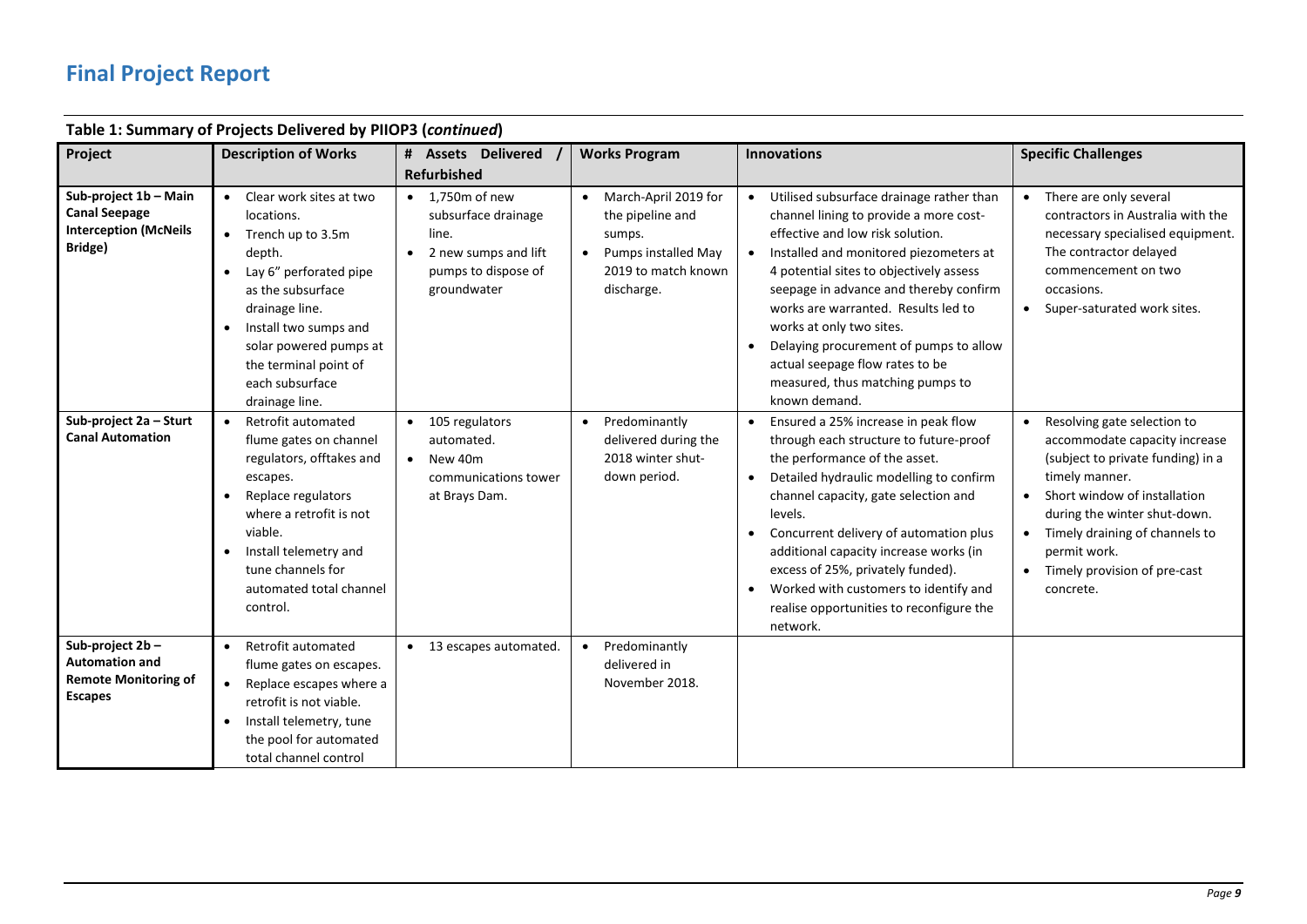|                                                                           | Table 1: Summary of Projects Delivered by PIIOP3 (continued)                                                                                                                                                                                                    |                                                                                                                                                |                                                                                         |                                                                                                                                                                                                                                                                                                                                                                                                                                                                                                      |                                                                                                                                                                                                                                                                                                                          |
|---------------------------------------------------------------------------|-----------------------------------------------------------------------------------------------------------------------------------------------------------------------------------------------------------------------------------------------------------------|------------------------------------------------------------------------------------------------------------------------------------------------|-----------------------------------------------------------------------------------------|------------------------------------------------------------------------------------------------------------------------------------------------------------------------------------------------------------------------------------------------------------------------------------------------------------------------------------------------------------------------------------------------------------------------------------------------------------------------------------------------------|--------------------------------------------------------------------------------------------------------------------------------------------------------------------------------------------------------------------------------------------------------------------------------------------------------------------------|
| Project                                                                   | <b>Description of Works</b>                                                                                                                                                                                                                                     | # Assets Delivered                                                                                                                             | <b>Works Program</b>                                                                    | <b>Innovations</b>                                                                                                                                                                                                                                                                                                                                                                                                                                                                                   | <b>Specific Challenges</b>                                                                                                                                                                                                                                                                                               |
|                                                                           |                                                                                                                                                                                                                                                                 | <b>Refurbished</b>                                                                                                                             |                                                                                         |                                                                                                                                                                                                                                                                                                                                                                                                                                                                                                      |                                                                                                                                                                                                                                                                                                                          |
| Sub-project 2c - Main<br><b>Canal and Division 3</b><br><b>Automation</b> | Retrofit automated<br>$\bullet$<br>flume gates on channel<br>regulators, offtakes and<br>escapes.<br>Replace regulators<br>where a retrofit is not<br>viable.<br>Install telemetry, tune<br>channels for automated<br>total channel control.                    | 38 regulators<br>$\bullet$<br>(including offtakes) on<br>Main Canal automated.<br>44 regulators on<br>$\bullet$<br>Division 3 automated.       | Predominantly<br>$\bullet$<br>delivered during the<br>2017 winter shut-<br>down period. | Ensured 25% increase in peak flow<br>$\bullet$<br>through each structure to future-proof<br>the performance of the asset.<br>Pump-around solution adopted for<br>$\bullet$<br>works on Main Canal to maintain water<br>supply to citrus growers.<br>Worked with customers to identify and<br>$\bullet$<br>realise opportunities to reconfigure the<br>network.                                                                                                                                       | • Poor tender response (limited<br>market interest).<br>• Short window of installation<br>during the winter shut-down.<br>• Timely draining of channels to<br>permit work.<br>• Maintaining water supply to<br>citrus growers where required.                                                                            |
| Sub-project 2d - Wah<br><b>Wah Automation</b>                             | Retrofit automated<br>$\bullet$<br>flume gates on channel<br>regulators, offtakes and<br>escapes.<br>Replace regulators<br>where a retrofit is not<br>viable.<br>Install telemetry and<br>tune channels for<br>automated total channel<br>control.              | • 75 regulators<br>automated.<br>Additional radio<br>$\bullet$<br>equipment and retrofit<br>existing tower at<br>Gunbar.                       | Predominantly<br>delivered during the<br>2018 winter shut-<br>down period.              | Ensured 25% increase in peak flow<br>through each structure to future-proof<br>the performance of the asset.<br>Detailed hydraulic modelling to confirm<br>channel capacity, gate selection & levels.<br>Concurrent delivery of automation plus<br>additional capacity increase works (in<br>excess of 25%, privately funded).<br>Worked with customers to identify and<br>realise opportunities to reconfigure the<br>network.                                                                      | • Resolving gate selection to<br>accommodate capacity increase<br>(subject to private funding) in a<br>timely manner.<br>• Short window of installation<br>during the winter shut-down.<br>• Timely draining of channels to<br>permit work.<br>• Timely provision of pre-cast<br>concrete.<br>• Working in remote areas. |
| Sub-project<br>2e<br><b>Warburn Automation</b>                            | Retrofit automated<br>$\bullet$<br>flume gates on channel<br>regulators, offtakes and<br>escapes.<br>Replace regulators<br>$\bullet$<br>where a retrofit is not<br>viable.<br>Install telemetry and<br>tune channels for<br>automated total channel<br>control. | 28 regulators<br>$\bullet$<br>automated.<br>Additional radio<br>$\bullet$<br>equipment and retrofit<br>of the existing tower at<br>Willow Dam. | Predominantly<br>$\bullet$<br>delivered during the<br>2018 winter shut-<br>down period. | Ensured 25% increase in peak flow<br>$\bullet$<br>through each structure to future-proof<br>the performance of the asset.<br>Detailed hydraulic modelling to confirm<br>$\bullet$<br>channel capacity, gate selection & levels.<br>Concurrent assessment and delivery of<br>$\bullet$<br>automation plus additional capacity<br>increase works (in excess of 25%<br>privately funded).<br>Worked with customers to identify and<br>$\bullet$<br>realise opportunities to reconfigure the<br>network. | Resolving gate selection to<br>accommodate capacity increase<br>(subject to private funding) in a<br>timely manner.<br>• Short window of installation<br>during the winter shut-down.<br>• Timely draining of channels to<br>permit work.<br>• Timely provision of pre-cast<br>concrete.                                 |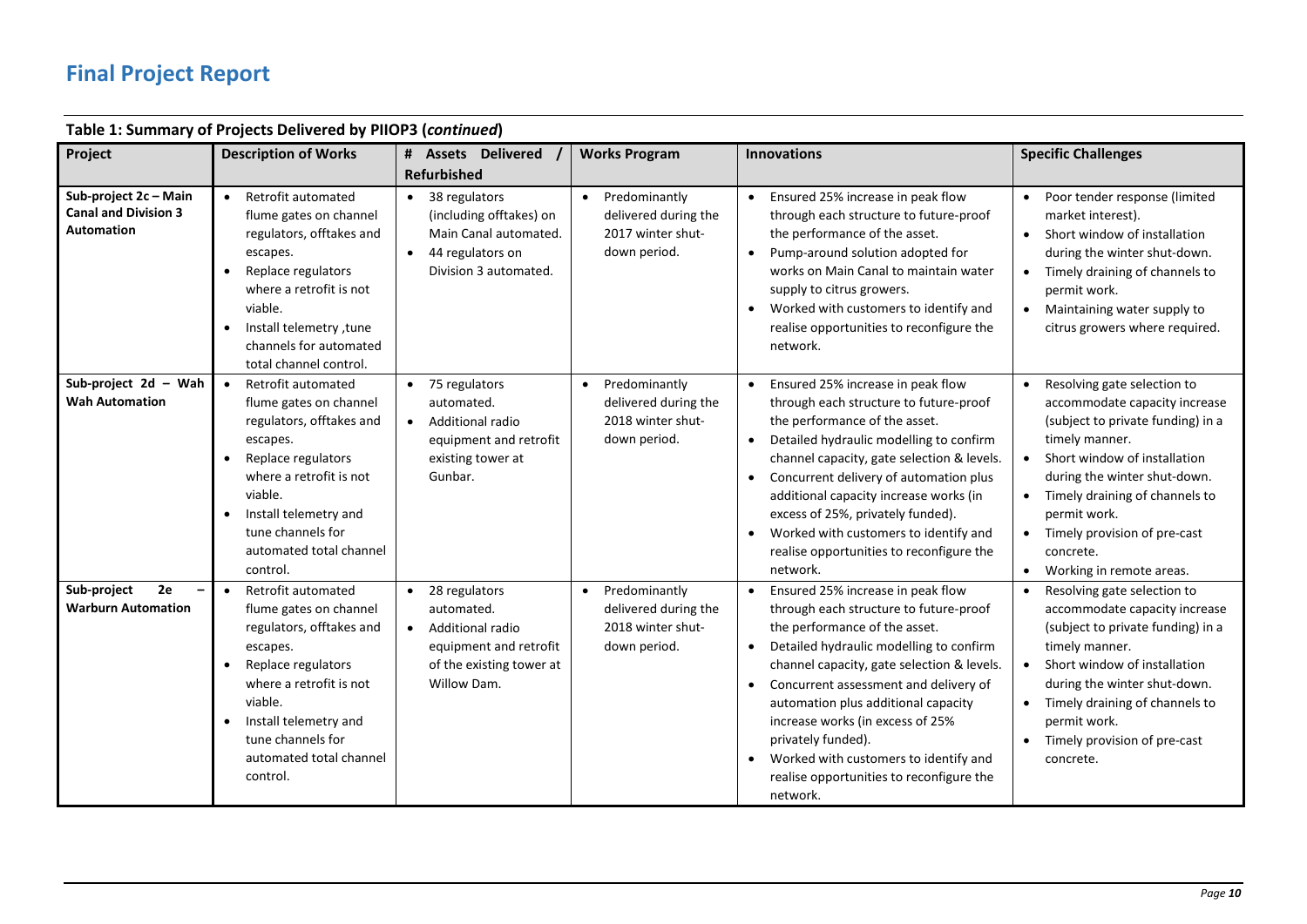| Table 1: Summary of Projects Delivered by PHOP3 ( <i>continued</i> ) |                                                                                                                                                                                                                                        |                                                                                                                                                                                                                           |                                                                                            |                                                                                                                                                                                                                                                        |                                                                                                                                                                                                                                       |  |
|----------------------------------------------------------------------|----------------------------------------------------------------------------------------------------------------------------------------------------------------------------------------------------------------------------------------|---------------------------------------------------------------------------------------------------------------------------------------------------------------------------------------------------------------------------|--------------------------------------------------------------------------------------------|--------------------------------------------------------------------------------------------------------------------------------------------------------------------------------------------------------------------------------------------------------|---------------------------------------------------------------------------------------------------------------------------------------------------------------------------------------------------------------------------------------|--|
| Project                                                              | <b>Description of Works</b>                                                                                                                                                                                                            | # Assets Delivered /                                                                                                                                                                                                      | <b>Works Program</b>                                                                       | <b>Innovations</b>                                                                                                                                                                                                                                     | <b>Specific Challenges</b>                                                                                                                                                                                                            |  |
|                                                                      |                                                                                                                                                                                                                                        | <b>Refurbished</b>                                                                                                                                                                                                        |                                                                                            |                                                                                                                                                                                                                                                        |                                                                                                                                                                                                                                       |  |
| Sub-project 3 - Yanco<br>Stock and<br><b>Domestic</b><br>Pipeline    | Install gravity pipeline<br>using a combination of<br>materials (RCP, GRP,<br>PVC).<br>Install HDPE pressure<br>pipelines.<br>Decommission former<br>earthen channels and<br>associated structures<br>such as bridges and<br>culverts. | 1565m of gravity<br>$\bullet$<br>pipeline and new<br>automated regulator at<br>the offtake.<br>2,700m of new<br>$\bullet$<br>pressure pipeline.<br>Two pump stations for<br>the pressurised<br>system.                    | Gravity pipeline:<br>July-December 2018.<br>Pressure pipelines:<br>$\bullet$<br>July 2019. | Facilitated voluntary exit of over half the<br>customer base (no ongoing need for<br>access to irrigation water), thereby<br>reduced the extent of works required,<br>allowing the removal of 20 redundant<br>regulators and 34 culverts.              | • Multiple services near works<br>(buried and overhead).<br>Traffic control, including crossing<br>$\bullet$<br>a major traffic route (Irrigation<br>Way).<br>Works near residences.<br>$\bullet$<br>Cost originally under-estimated. |  |
| Sub-project $4 -$ Earth<br><b>Channel Rehabilitation</b>             | Excavation of<br>unconsolidated material<br>in the base of channel.<br>Import and compact<br>new fill.<br>Re-cut new channel<br>closer to original<br>(smaller) channel<br>dimensions.<br>Replace rip rap at<br>structures.            | 6,251m of refurbished<br>earthen channel                                                                                                                                                                                  | June-September 2018<br>$\bullet$                                                           | Utilising a compact and cut technique to<br>ensure efficient handling of materials.<br>Bypass channels created to meet critical<br>needs during the construction period.                                                                               | Additional super-saturated<br>material encountered in the base<br>of channel.<br>• Traffic management.<br>Cost originally underestimated.                                                                                             |  |
| Sub-project<br><b>Metering and Outlets</b>                           | Replacement of<br>dethridge wheels and<br>doppler meters with<br>telemetered<br>electromagnetic meters.<br>Automation of outlets<br>delivering >20ML/year.                                                                             | 367 existing outlets<br>$\bullet$<br>automated with a new<br>meter and gate.<br>354 outlets upgraded<br>$\bullet$<br>in capacity and then<br>automated with a new<br>meter and gate.<br>266 redundant outlets<br>removed. | Feb 2018 - June 2019<br>$\bullet$                                                          | Increasing outlet size where requested<br>by customers to improve flow rates<br>(financial contribution required from the<br>customer in some cases).<br>Worked with customers to identify and<br>realise opportunities to reconfigure the<br>network. | Reaching firm customer<br>agreement on capacity increase<br>works.<br>Scheduling works to suit<br>customer irrigation schedules.<br>Change management for<br>customers.                                                               |  |

### **Table 1: Summary of Projects Delivered by PIIOP3 (***continued***)**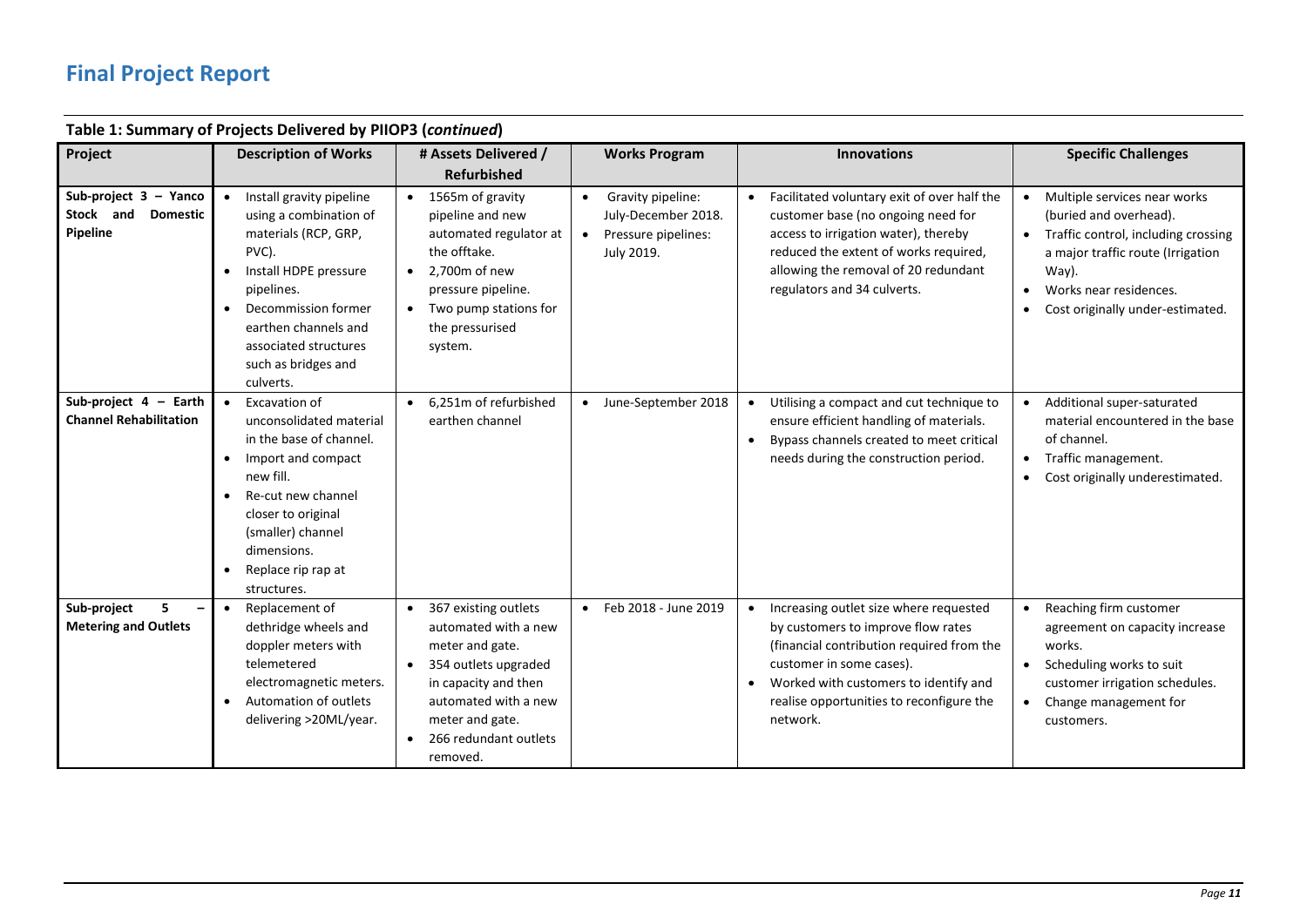### <span id="page-11-0"></span>**5. Planning and Delivery Challenges that were Overcome**

The PIIOP3 work program was an ambitious program with a large scale of works to be delivered in a short timeframe. The following section outlines the higher-level challenges that were overcome to deliver the works.

#### <span id="page-11-1"></span>**5.1 Accurately Scoping Projects**

#### Asset data base

MI has a large number of water regulating assets that have been designed, constructed, modified and removed over the past 100 years. Due to several changes to records systems over that time, the MI asset data base was found to be unreliable in that not all assets were listed consistently or dimensions accurately recorded. In addition, asset condition had declined over time and some of these defects were not identified until channels were drained and works commenced.

Because of the inconsistencies in the asset data there was an emphasis on field reconnaissance and survey during the planning stages where possible. Despite these efforts, assumptions and estimates were used when initially scoping some projects. Any remaining uncertainty at the time of tender was reflected in tender documents. This increased the perceived risk to contractors resulting in a reduced number of tenders and higher than expected tender prices.

As a result of this learning, a high priority has been placed on ensuring all new assets are accurately documented and captured in the MI asset management system at the completion of each project.

#### Water savings estimation

A conservative approach has been adopted for estimating the water savings generated by the program of works. This approach was necessary because not all project sites had accurate monitoring capabilities. Where sites historically relied on visual flow estimation or hydrometric data that was taken at a certain point in time (and therefore subject to variability due to channel degradation, sedimentation or weed growth) savings estimates were based on similar sites with accurate monitoring capabilities.

Post program implementation, accurate flow measurement is now available at hundreds of new sites. With the completion of channel tuning in December 2018, initial data is available and supports the magnitude of water savings estimates. Further confirmation will follow as more of data is collected.

#### <span id="page-11-2"></span>**5.2 Access to Skilled Staff and Contractors to Manage and Deliver the Works**

In the initial stages of the works program there was difficulty in attracting skilled and experienced staff resources to the area as well as competitive tenders. This is because the works were distributed across a large footprint including sites in remote areas (approximately 1,500 work sites were distributed over a 100km reach in the MIA). The challenge was exacerbated by major civil works programs under way in capital cities, water efficiency works programs in other irrigation areas and one-off projects such as the Wentworth to Broken Hill pipeline project competing for the same resource base.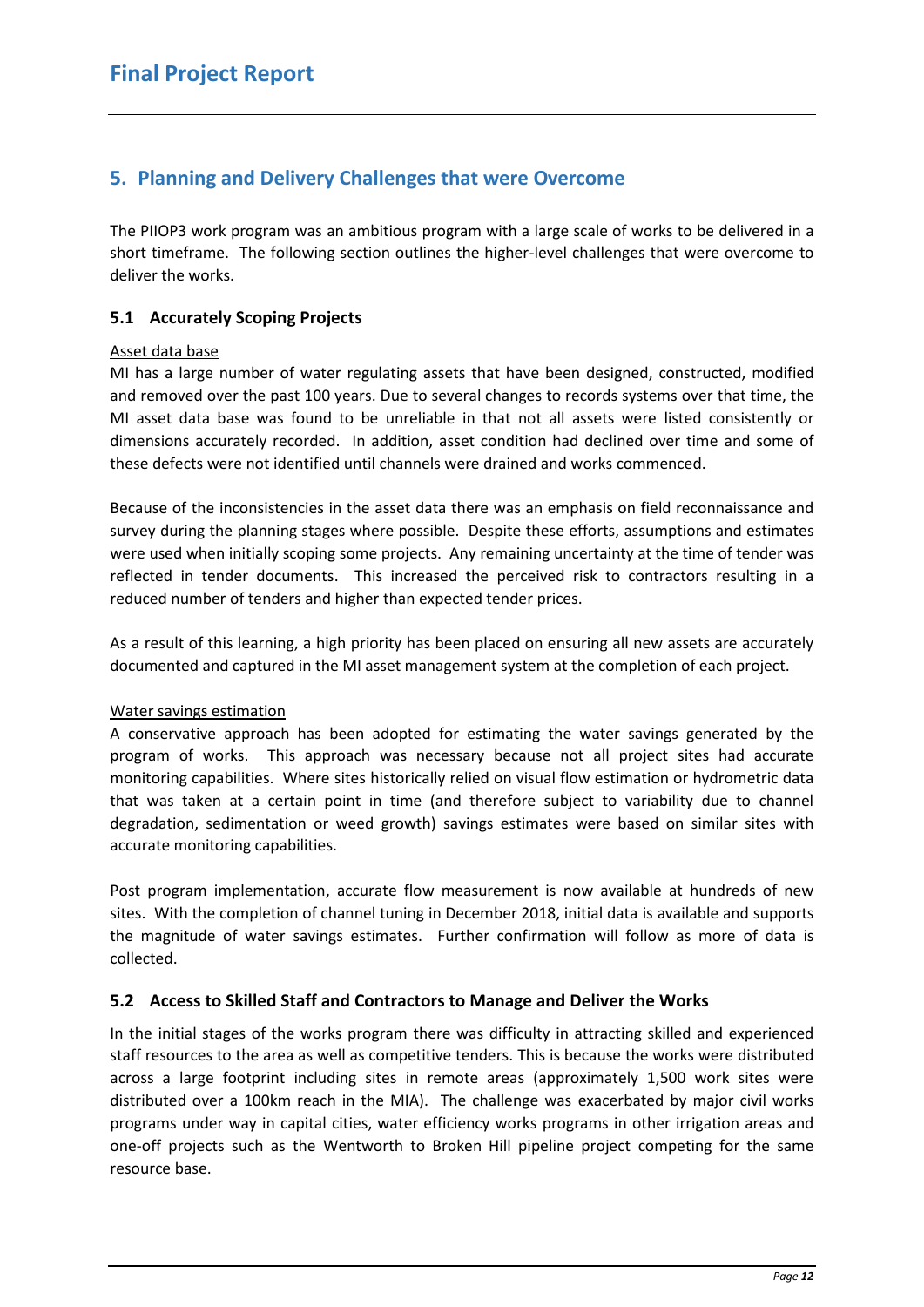<span id="page-12-2"></span>Consequently, MI reverted to the Alliance model to deliver most of the remaining scope under PIIOP3. The Alliance model is suited to projects that must be scoped quickly and delivered in a flexible manner. Tier one contractors such as John Holland can readily source skilled staff due to the ongoing work opportunity they can provide. They also have an extensive experience pool across Australia.

#### <span id="page-12-0"></span>**5.3 Works Scheduled During a Very Short Winter Shut-Down Period**

MI historically suspends the supply of water over winter to permit maintenance and minor construction activity. The winter shut-down coincides with a low water use period and generally applies from the last week of May through to the first week of August. This is a very short window of only 9-10 weeks to undertake the PIIOP3 works, much of which could only be achieved with a full shut-down of multiple laterals.

Contractors had to be secured, inducted and then mobilised in advance of the planned shut-down. The nominated channels had to be drained to permit works to be undertaken at the scheduled time and then refilled at the end of the shut-down period to allow customers to recommence irrigation. This substantially increased the workload on MI field staff.

Management of a channel shut-down is further complicated if customers such as citrus growers request a winter watering to manage frost risk. Such a request will arise if several days of less than 0°C are anticipated, particularly if temperatures drop below -2°C. Such occurrences can only be predicted a few days in advance which increases the tension for customers, MI customer engagement staff, MI water delivery staff and MIARA. In some cases, MI intentionally retained water in specified channels to help manage this risk.

The challenge was overcome through detailed planning, effective resourcing, good coordination, and the extensive use of engagement teams for communication. Construction teams also took the opportunity to develop techniques enabling them to carry out in-season works for smaller projects.

#### <span id="page-12-1"></span>**5.4 Adherence to WHS Requirements and Expectations**

Our high priority on safety is reflected in policy, project planning documentation and construction delivery. The scale of PIIOP3 works presented challenges in maintaining adherence to WHS requirements due to a very large works footprint, remote locations and the need to induct large numbers of new employees and contractors.

Pleasingly there were no lost time injuries experienced during the delivery of PIIOP3 works. The safety data for MIARA PIIOP3 works from 2017-2019 is presented below in Table 2.

| <b>Classification</b>           | <b>Number of Events</b> |  |  |
|---------------------------------|-------------------------|--|--|
| Lost Time Injury                |                         |  |  |
| <b>Medical Treatment Injury</b> |                         |  |  |
| Alternate Work Injury           |                         |  |  |
| First Aid Injury                |                         |  |  |
| <b>Near Miss Events</b>         | 14                      |  |  |

#### **Table 2: PIIOP3 Safety Data**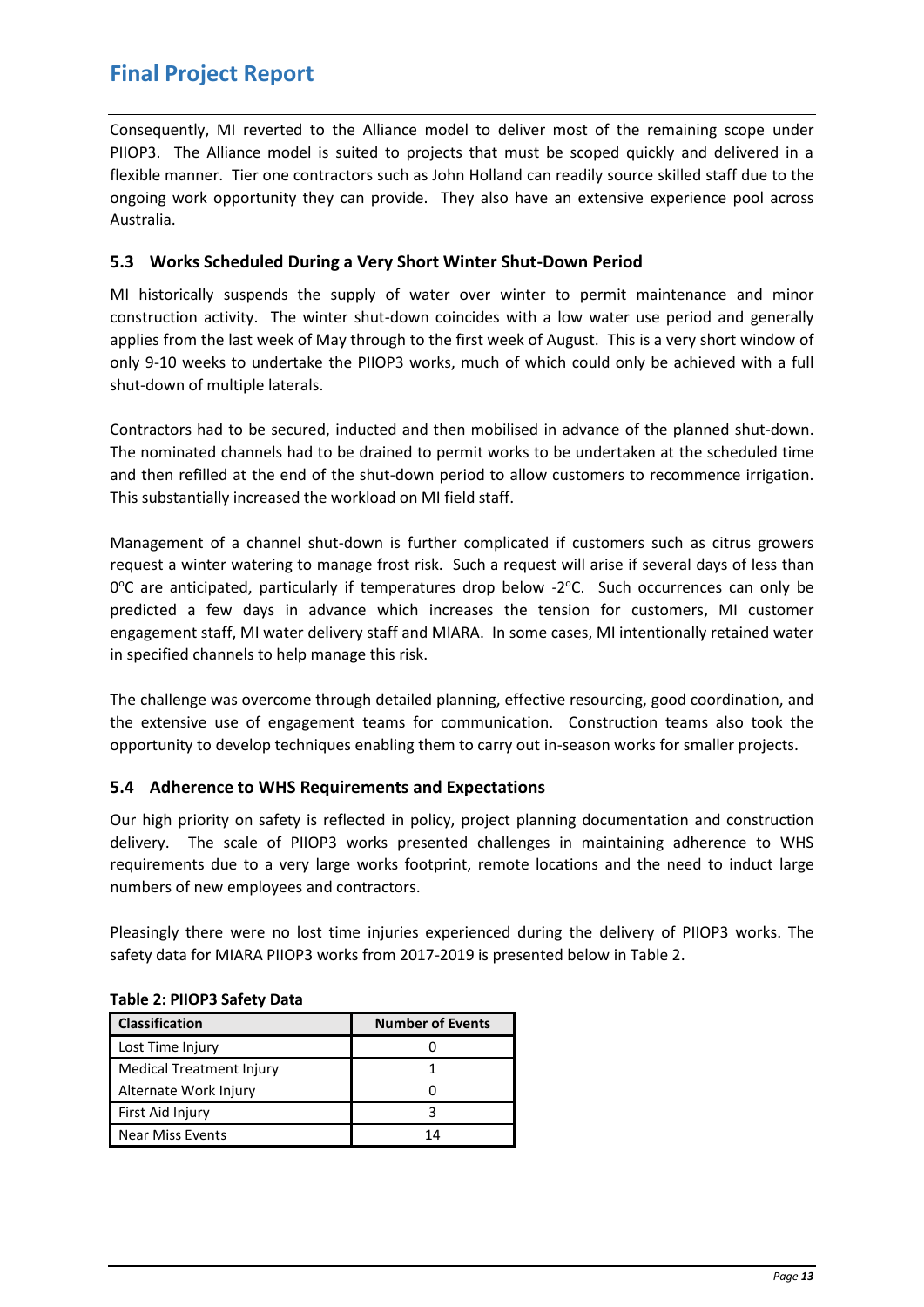#### **5.5 Altered Flow Dynamics**

The modernisation works included a 25% design increase in peak flow at each structure. In addition, some areas had (MI funded) works to increase delivery capacity. This fundamentally changed channel operations and provided challenges for field staff who could no longer rely on experience in predicting travel times through the delivery network.

An unseasonably dry winter resulted in an increased demand from customers for water at the end of the winter period. In order to meet these needs, Operations staff were required to familiarise themselves with the new flow dynamics "on-the-run" since customer water supply commenced immediately upon refilling of the channel system and during the commissioning process. In some cases this led to temporary increases in escape flows and even channels over-topping on two occasions. Such short-term challenges were quite stressful for staff but also demonstrated that the works had delivered a substantial improvement in channel water delivery efficiency.

Full channel tuning and automated Total Channel Control was progressively delivered over a period of 6 months following construction. The delay was necessary to allow contractors to sequentially monitor and calibrate a new flow regime in each regulator pool. Confirmation of successful automation was observed when structures operated automatically, channels were operating with relatively stable water levels, customer water orders were satisfied, and negligible losses occurred via escapes.

#### <span id="page-13-0"></span>**5.6 Change Management**

#### <span id="page-13-1"></span>**5.6.1 Staff**

The works program impacted staff from three perspectives:

- Additional staff were employed by MI and MIARA to manage the additional work load during construction. The new staff had to be inducted and familiarise themselves with MI operations, standard designs and project requirements.
- Despite the employment of additional MIARA staff, MI staff workload increased to accommodate general day-to-day operations as well as assisting with the delivery of the PIIOP3 capital works program. For example: the MI engineering team were required to communicate design expectations, review designs and monitor works; MI operations staff workload temporarily increased to schedule temporary shutdown of water delivery and familiarise themselves with new flow dynamics; and customer engagement staff had to manage the scheduling of works, enquiries to resize farm outlets and general customer concerns.
- Modernisation and automation delivers operational efficiencies thus reducing labour force requirements. Such works also change the required long-term skill-set to operate and maintain the new assets into the future. These requirements have been discussed openly within MI for some time and staff have been engaged extensively in regards to transition strategies that are currently being implemented including retaining and retraining willing staff.

#### <span id="page-13-2"></span>**5.6.2 MI Customers**

MI customers overwhelmingly responded to the project in a positive manner despite some shortterm inconvenience for their on-farm operations from construction including: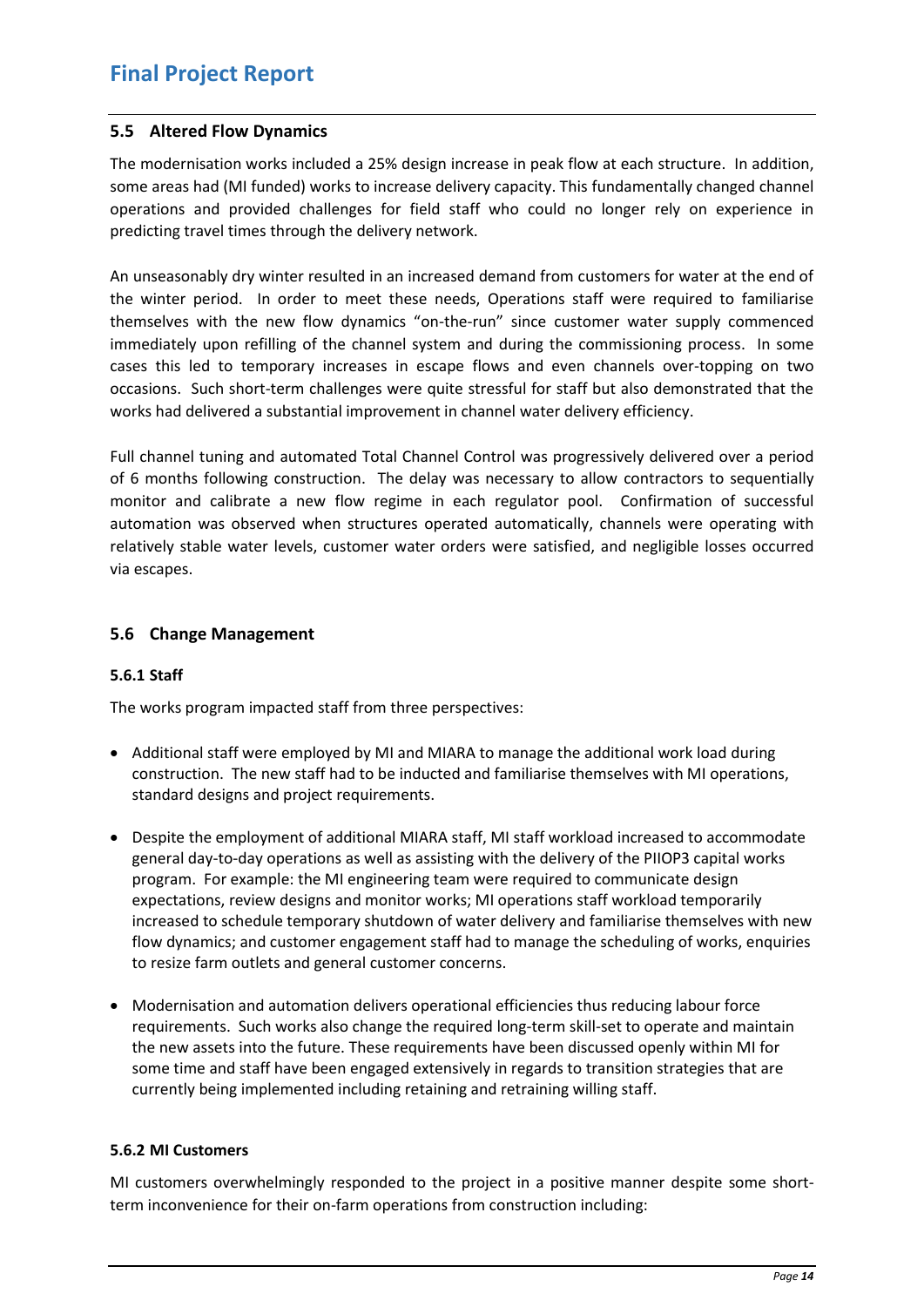- temporary shut-down of water supply to permit the installation of new works. Shut-downs were scheduled in consultation with customers to minimise the inconvenience and impact on crops.
- traffic management activities disrupted traffic flow on public roads or on-farm, including a small number of temporary road closures.
- fences were required to be removed and replaced in a small number of cases to permit access.
- MI also took the opportunity in several cases to permanently remove trees (sometimes intentionally planted) or other items owned by customers that were too close to MI works and in contravention of MI Development Rules.

Telemetry also provides real-time visibility of flow therefore MI operations staff can readily identify system anomalies and identify where customers are taking flow contrary to a valid water order.

A positive change-management outcome was a strong interest from customers to increase the capacity of their farm outlets thereby increasing flow rate on-farm. This outcome is a response to the increasing value of water and the need to irrigate broad acre crops more efficiently. The change was also supported by a revised MI pricing schedule that reflected the real cost of maintaining each asset, thus encouraging landholders to consolidate the number of current outlets if they were used infrequently.

#### <span id="page-14-0"></span>**5.6.3 Timely Completion of Sundry Works**

A very small percentage of the overall works program (<3% of funding value) remained to be completed beyond the targeted completion date of mid-March 2019. This was due to the large scope of works and allocation of underspent funds to new works.

The PIIOP3 scope was extensive, investigating potential works at approximately 1,500 work sites. Most of these potential work sites were accepted and included into scope. Inevitably some of these sites encountered more challenges than others, with custom designs and extended customer engagement delaying completion at a small number of sites. These sites are commonly the last to complete in the program of works.

MI also identified in late 2018 that additional funds were available due to projects being delivered under budget. These funds were allocated to further automation works. Procurement for these works commenced in early 2019, with installation completed by mid-2019 due to a 3-month lead time on manufacturing.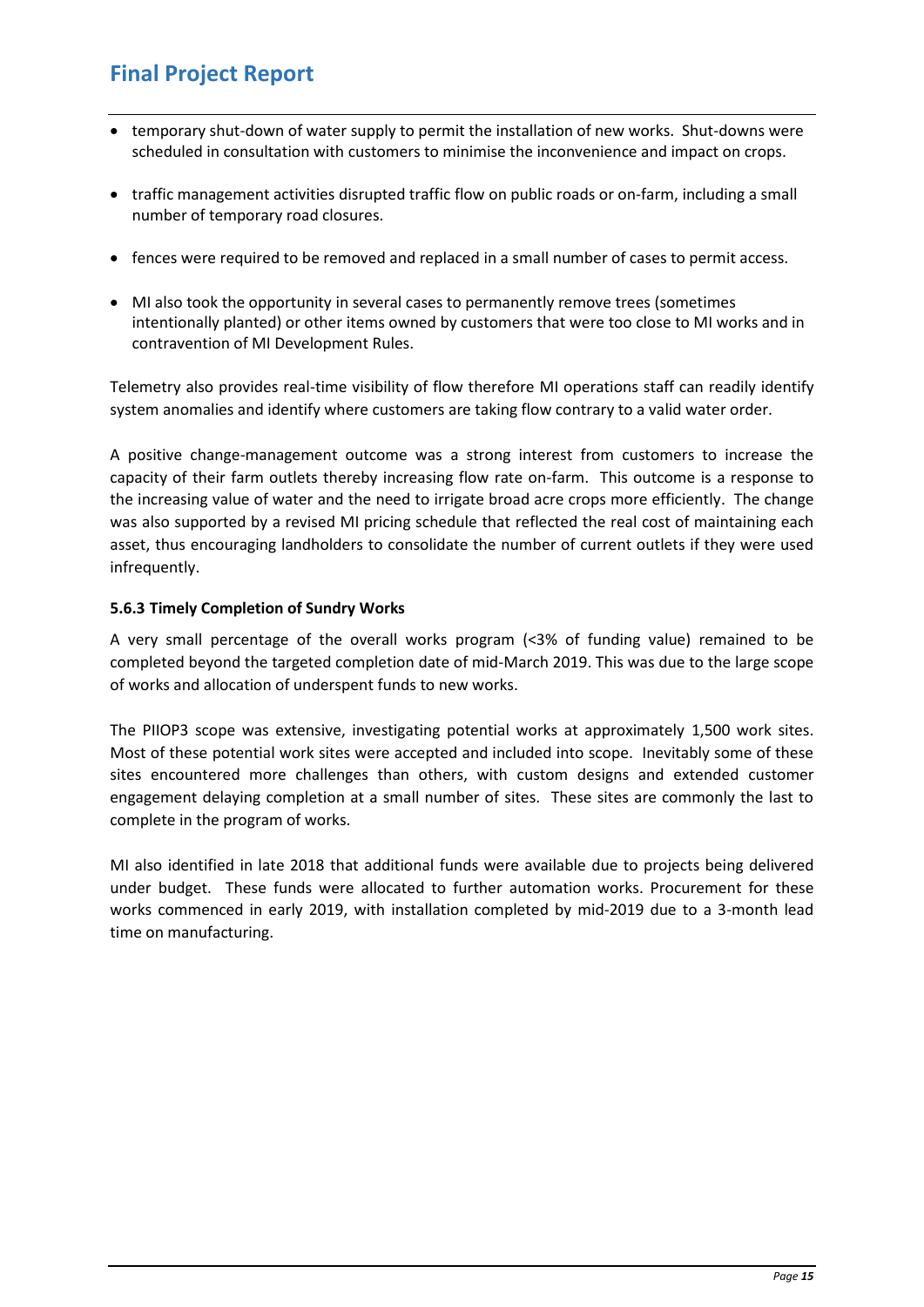### <span id="page-15-0"></span>**6. Broader Project Outcomes**

Previous sections in this report outline the physical outcomes for each sub-project. The following section focusses on the broader outcomes for each of the key stakeholder groups.

#### <span id="page-15-1"></span>**6.1 Impacts on Murrumbidgee Irrigation Ltd**

Murrumbidgee Irrigation is an unlisted public company owned by the customers it services. The company operates on a cost-recovery basis. The core business of MI is to provide water supply and drainage services to around 3,200 landholdings through the irrigation infrastructure assets that it owns and operates.

A key focus of modernisation has been to increase water delivery efficiency via the progressive adoption of automated channels and farm outlets. This reflects the need to measure flow more accurately, understand real-time flow and deliver the higher flow rates that are increasingly being requested by customers. It avoids the historic practice of running channels slightly in excess of predicted demand to avoid dissatisfied customers but generating water losses via escape flows.

Likewise, the refurbishment of degraded channels and replacement of open channels with a pipeline water delivery system increases operational efficiency and improves the level of customer service.

The key benefits to MI arising from the delivery of the PIIOP3 projects are:

- An automated water delivery network that provides reliable and efficient delivery of customer orders with real time visibility thereby reducing water losses and providing greater customer confidence and flexibility.
- Hundreds of aging structures that were degraded or past their asset life have been either fully replaced or refurbished, thereby reducing operational risk arising from failures and reducing asset maintenance costs in the short term.
- Higher levels of customer satisfaction due to improved system performance and reduced operating costs.
- A safer working environment for staff through removing the manual operation of structures in remote locations and variable weather conditions.
- A modern, automated delivery network that enhances existing customer confidence, serves to attract new customers and crops and maintains the value of the historic investment in irrigation both on-farm and off-farm.

The main issues or challenges for MI going forward include:

• Maintaining the future cost pathway by realising savings in operations and maintenance to offset the higher costs associated with maintaining/upgrading automation and technology solutions. For the past 2 years annual increments in customer revenue (to cover operating costs) have been held to CPI.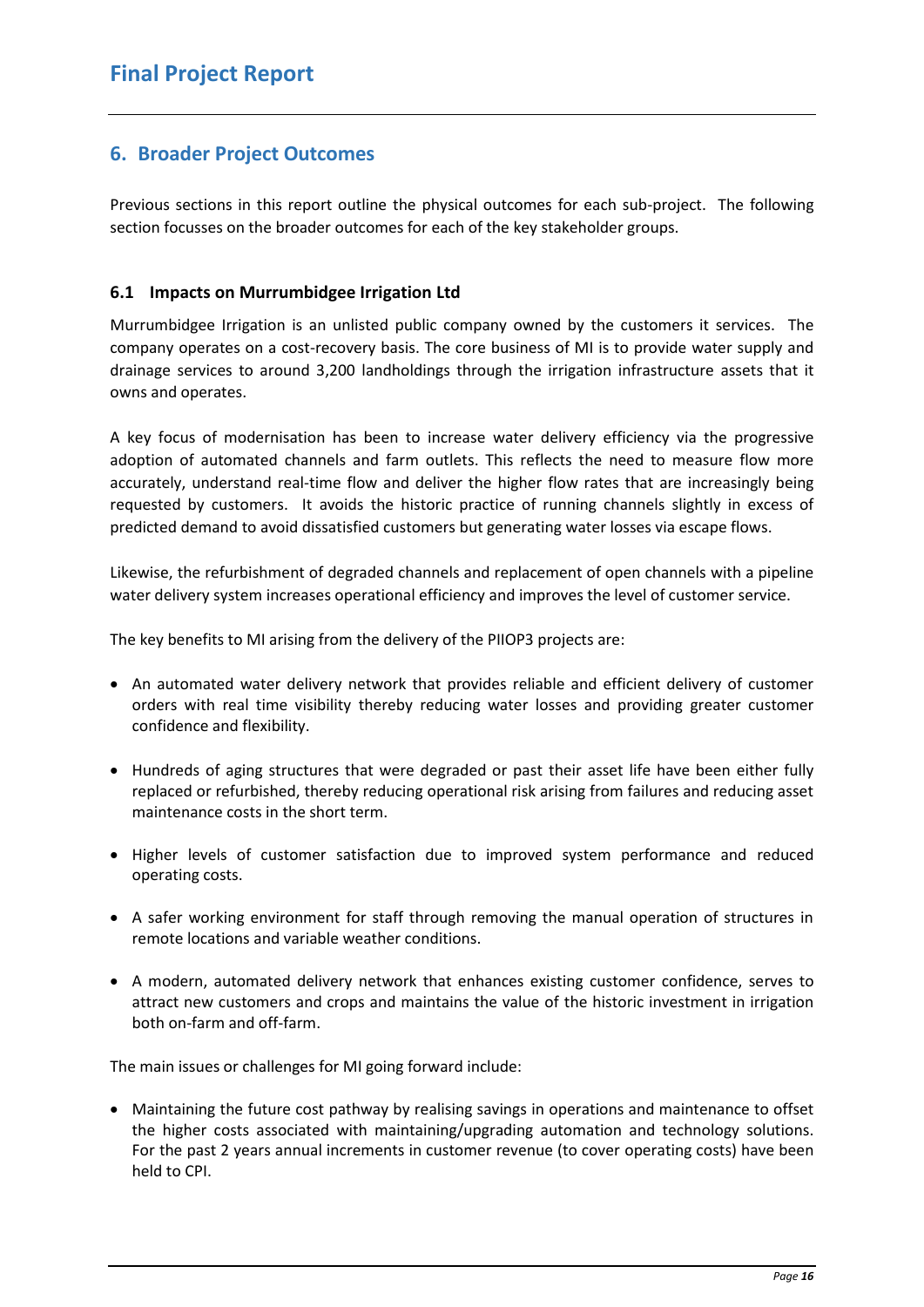- Operating the delivery network with a reduced conveyance allocation. The water savings calculations were intentionally conservative to counteract this impact.
- Developing and retaining a new skill-mix to operate and maintain the new technology that replaced the manually operated system.
- Ensuring systems are in place to avoid a major system failure that previously would have been identified via observation in the field. Mechanisms include system monitoring, system alarming, fail-safe modes and disaster recovery mechanisms.
- Responding to general change management issues for staff and customers.

#### <span id="page-16-0"></span>**6.2 Impact on Customers**

Direct benefits to customers include:

- Improved water delivery reliability. Customers can now order water with a higher level of confidence that the requested flow of water will be available at the agreed time and for the duration of the water order. Total Channel Control will ensure that the water is provided at the nominated outlet and the automated outlets will then adjust the outlet gate settings, based on the metered flow, to maintain the desired flow rate despite variation in channel operating levels.
- Higher flow rates on-farm, thereby improving irrigation efficiency and generating more income per ML.
- The opportunity for farm reconfiguration and reduced fixed costs prompted by MI initiating discussion on options to reduce farm outlet numbers and increase outlet size at the discretion of the customer.
- Improved flexibility in water ordering. Customers with automated outlets can now request a water order commence or cease 24/7 rather than relying on a field operator to adjust their outlet during daylight hours.
- Reduced seepage from piped supply, lined channels, refurbished earthen channels and additional seepage interception pumping. This reduces the incidence of waterlogging and the associate decline in crop yield and trafficability.

Challenges for customers are largely around change management and relate specifically to building confidence in automation where they have been used to a manual (person) response.

#### <span id="page-16-1"></span>**6.3 Regional Benefits**

The regional benefits of PIIOP3 investment include:

- The works support changes to on farm practices that enable more crop/ML for the regional economy by providing higher flow rates and more responsive water delivery.
- A positive outlook for irrigation in the MIA through attracting new development such as cotton and tree crops. The diversified income base of the region provides greater economic resilience to a downturn in any particular commodity group.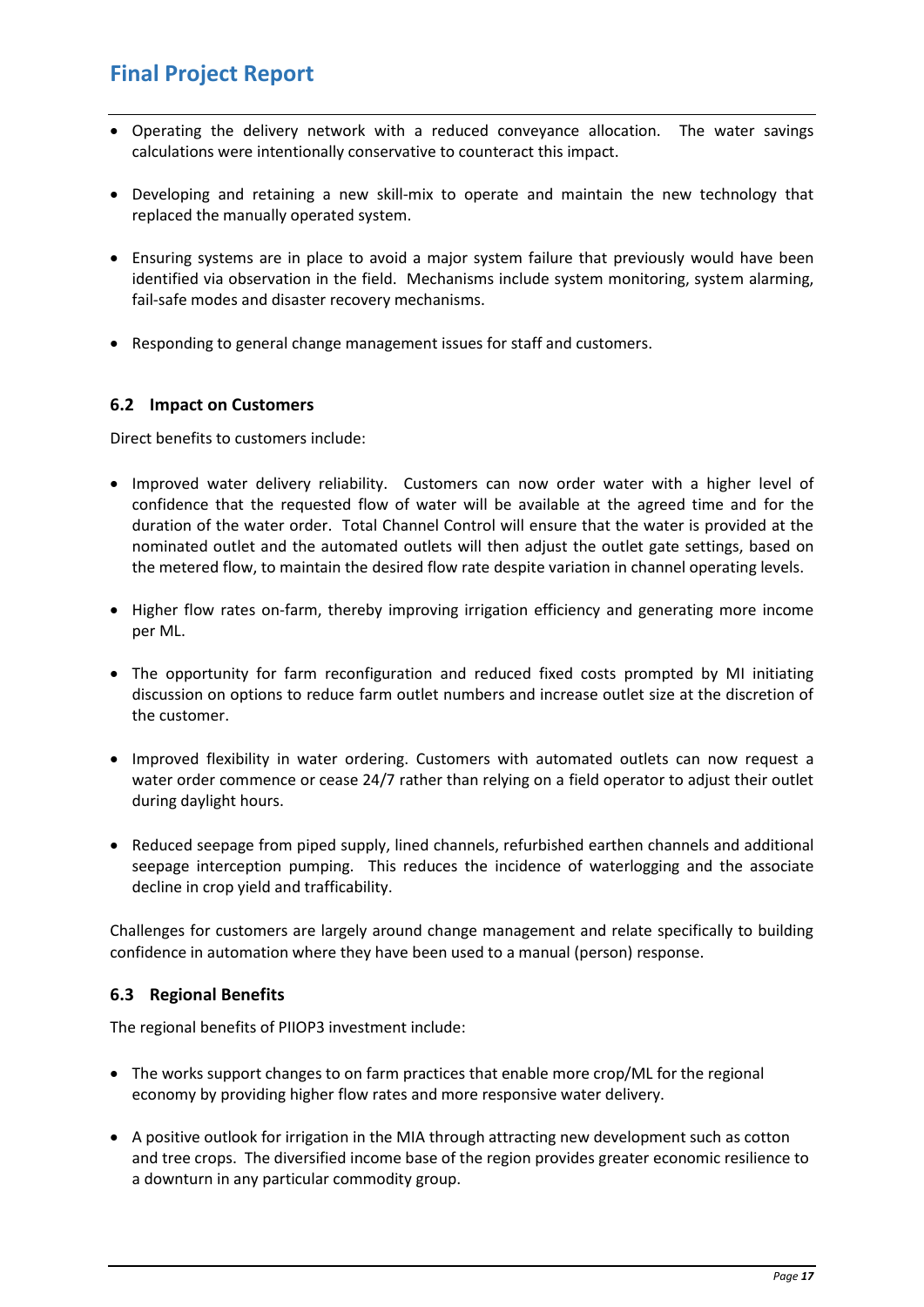- Direct expenditure in the local area. Around \$16M of project funds was paid to contractors in the Leeton and Griffith post code areas in 2018 and 2019. The most significant local expenditure items were the supply of equipment and labour hire, engineering services, sourcing clean fill material, supply of concrete and traffic management.
- There was also indirect expenditure in the region (estimated to be in excess of \$20M) from staff and contractor spending on food, accommodation and leisure activities. MIARA staff and contractor numbers peaked at approximated 200 in mid-2018 and all staff resided in the local area on a temporary basis for varying durations.
- The return of 14,382 ML of conveyance entitlement to the Australian Government to deliver environmental benefits to the Murray Darling Basin, including to RAMSAR listed sites inside the MIA and to wetlands along the mid Murrumbidgee.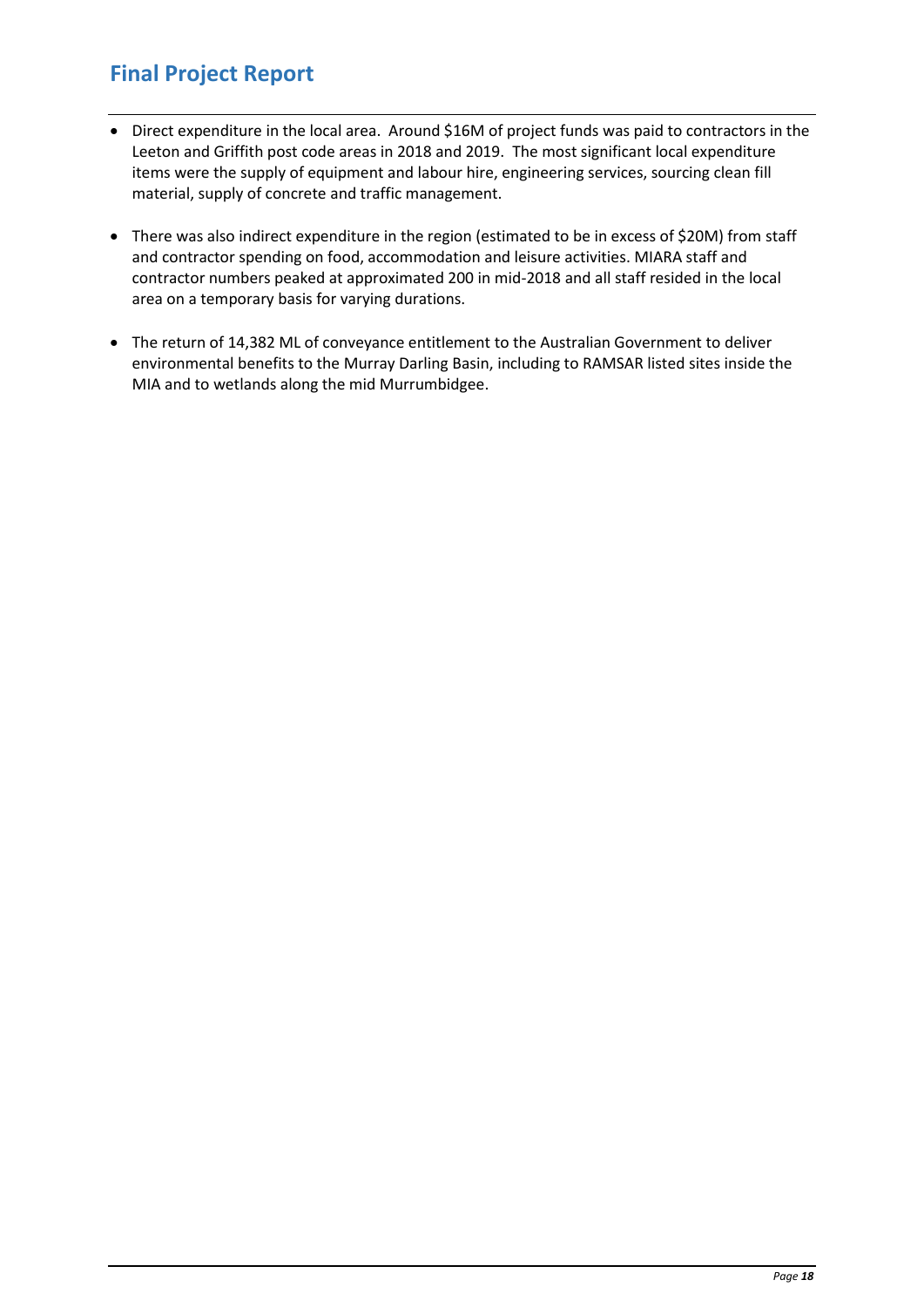### <span id="page-18-0"></span>**7. Review of Water Savings**

A review of the water savings considers both:

- the original assessment of the projected water savings prior to project commencement; and
- a current assessment of the likely or known savings following implementation of the project.

The water savings in the 2016 funding application were conservatively estimated due to limited input data. The original assumptions have been reviewed and validated for all the listed sub-projects except for automation of channel escapes.

Originally a large number of channel escapes were to be automated including on laterals that were only partially automated. Experience over the past 3 years identified that partial automation achieves substantially less water savings than full automation. Consequently, the escapes project was descoped and the focus redirected to full channel automation, farm outlet automation and metering.

These changes did not affect the total water savings returned to the Commonwealth which was 9,988 ML of conveyance entitlement. This was increased to 14,382 ML of conveyance entitlement in February 2018 in return for additional funding.

The assessment of water savings following implementation is contained in the table below. It remains indicative due to the availability of only six months of flow data since the completion of channel tuning.

| <b>Sub Project</b>                                        | <b>Projected Water Savings (ML)</b> |
|-----------------------------------------------------------|-------------------------------------|
| <b>CHANNEL LINING AND SEEPAGE INTERCEPTION</b>            | 2,641                               |
| Sub-project 1a Northern and Lake View Branch Canal Lining |                                     |
| Sub-project 1b - Main Canal Seepage Interception (McNeils |                                     |
| Bridge)                                                   |                                     |
| <b>AUTOMATION</b>                                         | 11,066                              |
| Sub-project 2a – Sturt Canal Automation                   |                                     |
| Sub-project 2b – Automation and Remote Monitoring of      |                                     |
| Escapes                                                   |                                     |
| Sub-project 2c – Main Canal and Division 3 Automation     |                                     |
| Sub-project 2d - Wah Wah Automation                       |                                     |
| Sub-project 2e - Warburn Automation                       |                                     |
| Sub-project 5 – Metering and Outlets                      |                                     |
| YANCO STOCK AND DOMESTIC PIPELINE                         | 541                                 |
| Sub-project 3                                             |                                     |
| <b>EARTH CHANNEL REHABILITATION</b>                       | 134                                 |
| Sub-project 4                                             |                                     |
| <b>TOTAL</b>                                              | 14,382                              |

#### **Table 3: Projected Water Savings**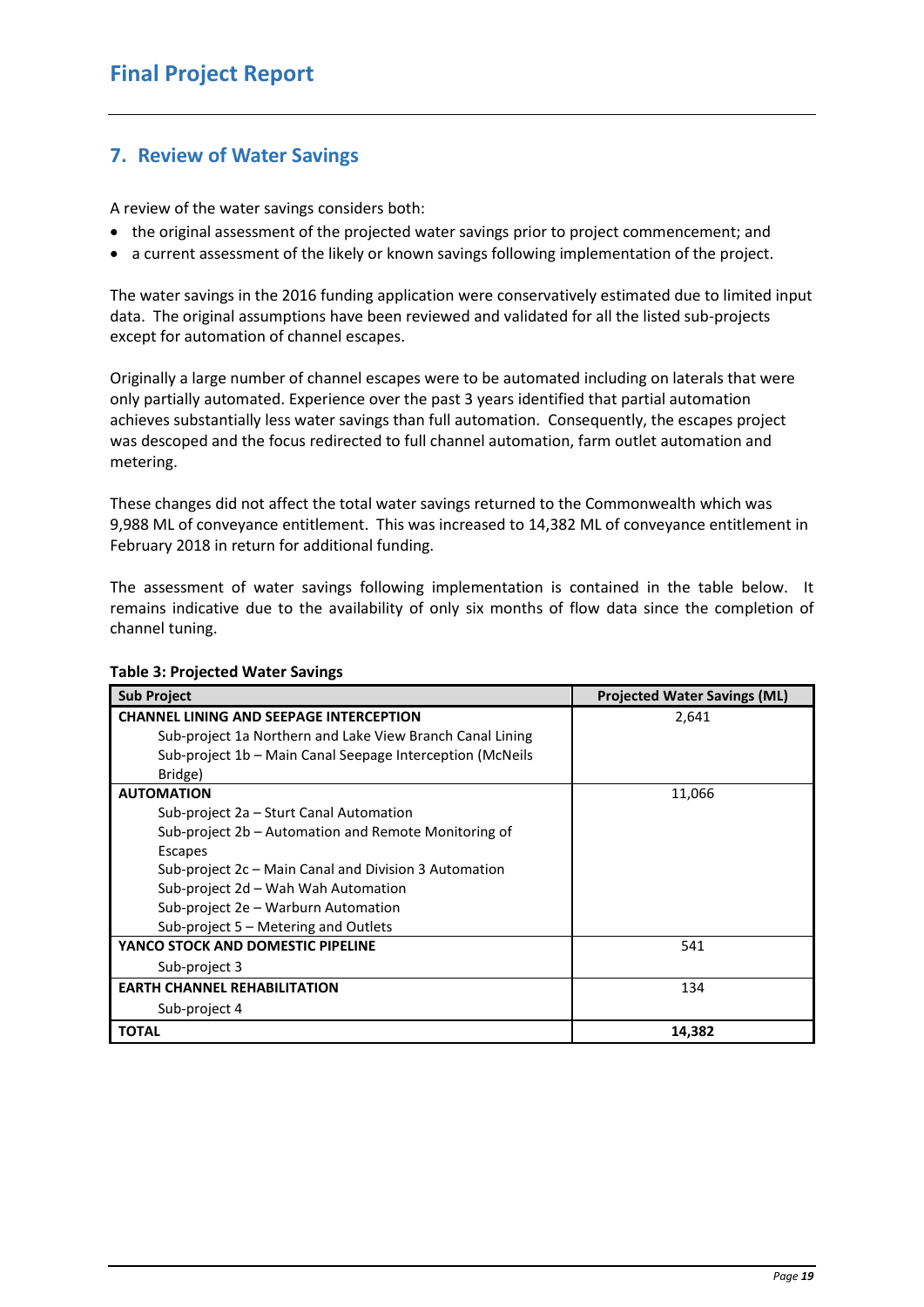## <span id="page-19-0"></span>**8. Statement of Expenditure**

An itemised statement of expenditure is provided below in Table 4. The statement is derived from the final auditor's report and key points include:

- The scale of individual projects ranged from approximately \$300K to over \$30M.
- Investment was heavily skewed towards automation of the water delivery system which included metering, automation of farm outlets and automation of escapes. These works were collectively delivered on-budget.
- Earth Channel Rehabilitation and the Yanco Stock and Domestic Pipeline projects exceeded budget projections.
- Procurement of materials represented a high proportion of the total cost for each of the automation projects.
- Project management costs were approximately 10% of overall expenditure.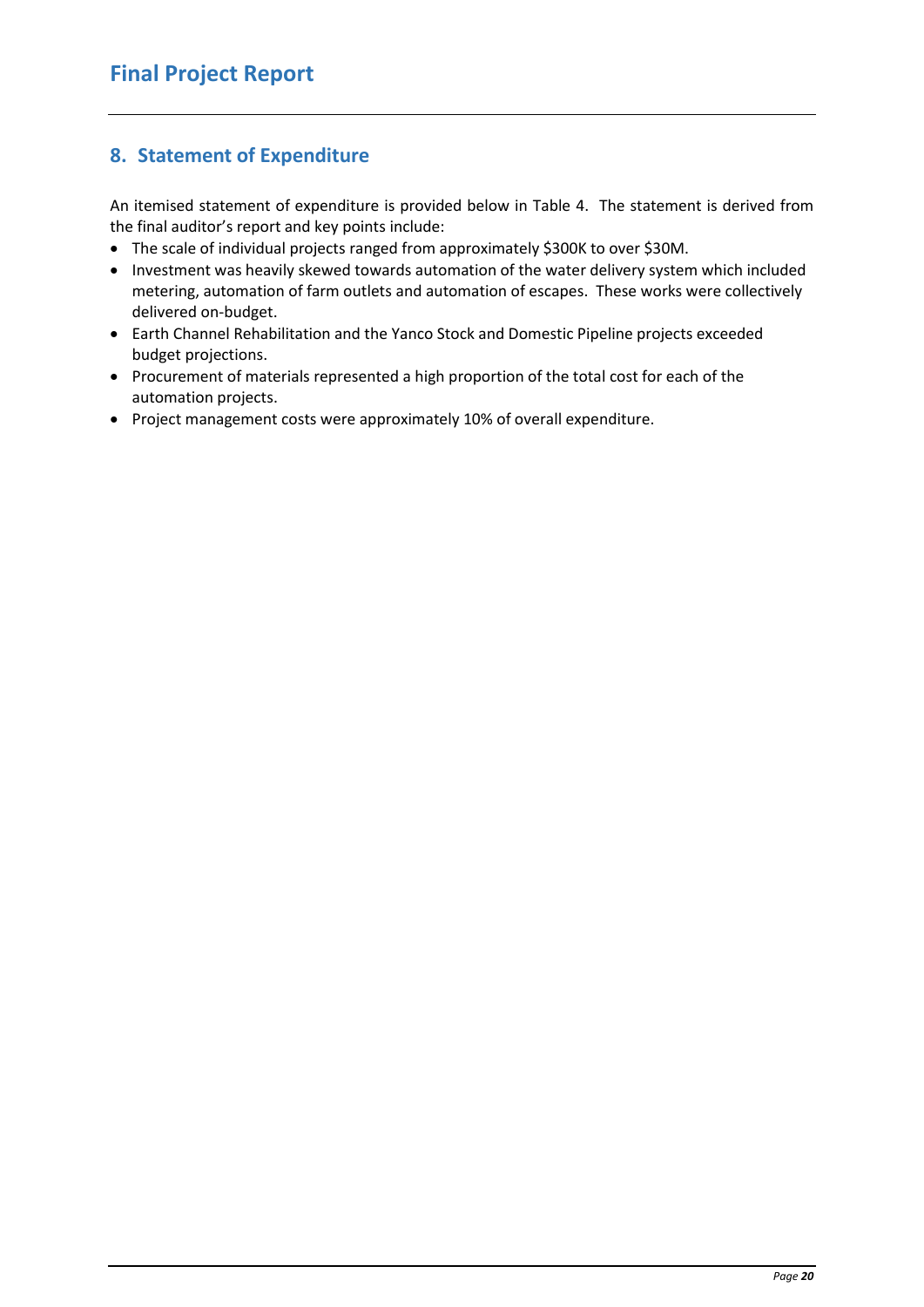### <span id="page-20-0"></span>**Table 3: PIIOP3 Expenditure**

|                                                                       |                                | Organisation                                     |                             |                                       |                         |                                                        |
|-----------------------------------------------------------------------|--------------------------------|--------------------------------------------------|-----------------------------|---------------------------------------|-------------------------|--------------------------------------------------------|
|                                                                       | Organisation                   | Contribution/Commonwealth                        | Organisation                |                                       | Commonwealth            |                                                        |
| As per Budget (Item 4.1 in the Funding<br>Agreement)                  | Contribution/Commonwealth      | Funds - Total Spend for all<br><b>Milestones</b> | <b>Contribution - Total</b> | <b>Organisation Contribution -</b>    | Funds - Total           | Commonwealth Funds - Total<br>spend for all Milestones |
|                                                                       | Funds - Total project budget   |                                                  | project budget              | <b>Total Spend for all Milestones</b> | project budget          |                                                        |
| <b>CHANNEL LINING AND SEEPAGE</b>                                     |                                |                                                  |                             |                                       |                         |                                                        |
| <b>INTERCEPTION</b>                                                   |                                |                                                  |                             |                                       |                         |                                                        |
| 1.a Northern and Lake View Branch Canal Lining                        |                                |                                                  |                             |                                       |                         |                                                        |
|                                                                       |                                |                                                  |                             |                                       |                         |                                                        |
| Direct costs - Earthworks                                             | \$2,960,875.00                 |                                                  |                             | \$0.00                                | \$2,960,875.00          | \$3,027,393.19                                         |
| Direct costs - Laying of materials - Geofab / Liner                   | \$1,922,971.00                 | \$3,027,393.19<br>\$1,939,477.65                 |                             | \$0.00                                | \$1,922,971.00          | \$1,939,477.65                                         |
| Direct costs - Other (site preparation, fencing etc)                  | \$772,944.00                   | \$1,004,144.57                                   |                             | \$0.00                                | \$772,944.00            | \$1,004,144.57                                         |
| Procurement                                                           | \$2,970,627.00                 | \$2,970,627.75                                   |                             | \$0.00                                | \$2,970,627.00          | \$2,970,627.75                                         |
| <b>Indirect Costs</b>                                                 | \$1,581,808.00                 | \$1,667,636.59                                   |                             | \$0.00                                | \$1,581,808.00          | \$1,667,636.59                                         |
| <b>Subtotal Northern &amp; LVBC</b>                                   | \$10,209,225.00                | \$10,609,279.75                                  | \$0.00                      | \$0.00                                | \$10,209,225.00         | \$10,609,279.75                                        |
|                                                                       |                                |                                                  |                             |                                       |                         |                                                        |
| Main Canal Seepage Interception (Boundary                             |                                |                                                  |                             |                                       |                         |                                                        |
| 1.b Road/McNeils Bridge)                                              |                                |                                                  |                             |                                       |                         |                                                        |
| Direct costs                                                          | \$100,000.00                   | \$155,089.00                                     |                             | \$0.00                                | \$100,000               | \$155,089.00                                           |
| Procurement                                                           | \$60,000.00                    | \$83,125.00                                      |                             | \$0.00                                | \$60,00                 | \$83,125.00                                            |
| <b>Indirect Costs</b>                                                 | \$40,000.00                    | \$79,587.00                                      |                             | \$0.00                                | \$40,000                | \$79,587.00                                            |
| <b>Subtotal Main Canal Seepage Interception</b>                       | \$200,000.00                   | \$317,801.00                                     | \$0.00                      | \$0.00                                | \$200,000.00            | \$317,801.00                                           |
|                                                                       |                                |                                                  |                             |                                       |                         |                                                        |
| 1.c Main Canal Seepage Lining Tharbogang                              |                                |                                                  |                             |                                       |                         |                                                        |
| Direct costs                                                          | \$408,853.00                   | \$287,747.97                                     |                             | \$0.00                                | \$408,853               | \$287,747.97                                           |
| Procurement                                                           | \$0.00                         | \$0.00                                           |                             | \$0.00                                | \$C                     | \$0.00                                                 |
| <b>Indirect Costs</b>                                                 | \$23,689.00                    | \$28,775.26                                      |                             | \$0.00                                | \$23,689                | \$28,775.26                                            |
| <b>Subtotal Main Canal Lining</b>                                     | \$432,542.00                   | \$316,523.23                                     | \$0.00                      | \$0.00                                | \$432,542.0             | \$316,523.2                                            |
|                                                                       |                                |                                                  |                             |                                       |                         |                                                        |
| <b>CHANNEL AUTOMATION</b>                                             |                                |                                                  |                             |                                       |                         |                                                        |
| 2.a Sturt Canal Automation                                            |                                |                                                  |                             |                                       |                         |                                                        |
| Direct costs - Installation                                           | \$5,564,892.00                 | \$5,662,714.97                                   |                             | \$0.00                                | \$5,564,892             | \$5,662,714.97                                         |
| MI Procurement - Precast Materials                                    | \$309,152.00                   | \$382,026.40                                     |                             | \$0.00                                | \$309,152               | \$382,026.40                                           |
| MI Procurement - Rubicon Materials / Services                         | \$4,067,184.00                 | \$3,850,841.28                                   |                             | \$0.00                                | \$4,067,184             | \$3,850,841.28                                         |
| <b>Indirect Costs</b>                                                 | \$1,026,821.00                 | \$1,870,515.91                                   |                             | \$0.00                                | \$1,026,821             | \$1,870,515.91                                         |
| <b>Subtotal Sturt</b>                                                 | \$10,968,049.00                | \$11,766,098.55                                  | \$0.00                      | \$0.00                                | \$10,968,049.00         | \$11,766,098.55                                        |
|                                                                       |                                |                                                  |                             |                                       |                         |                                                        |
| 2.b Automation and Remote Monitoring of Escapes                       |                                |                                                  |                             |                                       |                         |                                                        |
| Direct costs - Installation                                           | \$808,670.00                   | \$432,987.00                                     |                             | \$0.00                                | \$808,670               | \$432,987.00                                           |
| MI Procurement - Precast Materials                                    | \$88,760.00                    | \$11,100.00                                      |                             | \$0.00                                | \$88,760                | \$11,100.00                                            |
| MI Procurement - Rubicon Materials / Services                         | \$611,240.00                   | \$421,656.0                                      |                             | \$0.00                                | \$611,240               | \$421,656.0                                            |
| <b>Indirect Costs</b>                                                 | \$131,188.00                   | \$0.00                                           |                             | \$0.00                                | \$131,188               | \$0.00                                                 |
| <b>Subtotal Escapes</b>                                               | \$1,639,858.00                 | \$865,743.00                                     | \$0.00                      | \$0.00                                | \$1,639,858.00          | \$865,743.00                                           |
|                                                                       |                                |                                                  |                             |                                       |                         |                                                        |
| 2.c Main Canal and Division 3 Automation                              |                                |                                                  |                             |                                       |                         |                                                        |
| Direct costs - Installation                                           | \$7,868,122.00                 | \$8,185,555.02                                   |                             | \$0.00                                | \$7,868,122             | \$8,185,555.02                                         |
| MI Procurement - Precast Materials                                    | \$1,270,866.00                 | \$212,086.00                                     |                             | \$0.00                                | \$1,270,866             | \$212,086.00                                           |
| MI Procurement - Rubicon Materials / Services                         | \$8,751,734.00                 | \$9,450,569.18                                   |                             | \$0.00                                | \$8,751,734             | \$9,450,569.18                                         |
| <b>Indirect Costs</b>                                                 | \$1,530,510.00                 | \$1,605,230.67                                   |                             | \$0.00                                | \$1,530,510             | \$1,605,230.67                                         |
| <b>Subtotal Main Canal</b>                                            | \$19,421,232.00                | \$19,453,440.87                                  | \$0.00                      | \$0.00                                | \$19,421,232.00         | \$19,453,440.87                                        |
|                                                                       |                                |                                                  |                             |                                       |                         |                                                        |
| 2.d Wah Wah Automation                                                |                                |                                                  |                             |                                       |                         |                                                        |
| Direct costs - Installation                                           | \$3,737,075.00                 | \$3,476,419.42                                   |                             | \$0.00                                | \$3,737,075             | \$3,476,419.42                                         |
| MI Procurement - Precast Materials                                    | \$367,118.00                   | \$352,353.95                                     |                             | \$0.00                                | \$367,118               | \$352,353.95                                           |
| MI Procurement - Rubicon Materials / Services                         | \$2,571,786.00                 | \$2,344,682.62                                   |                             | \$0.00                                | \$2,571,786             | \$2,344,682.62                                         |
| <b>Indirect Costs</b>                                                 | \$689,556.00                   | \$1,053,253.71                                   |                             | \$0.00                                | \$689,556               | \$1,053,253.71                                         |
| <b>Subtotal Wah Wah</b>                                               | \$7,365,535.00                 | \$7,226,709.70                                   | \$0.00                      | \$0.00                                | \$7,365,535.00          | \$7,226,709.70                                         |
|                                                                       |                                |                                                  |                             |                                       |                         |                                                        |
| 2.e Warburn                                                           |                                |                                                  |                             |                                       |                         |                                                        |
| Direct costs - Installation                                           | \$2,125,971.00                 | \$1,445,487.05                                   |                             | \$0.00                                | \$2,125,97              | \$1,445,487.05                                         |
| MI Procurement - Precast Materials                                    | \$309,152.00                   | \$152,068.67                                     |                             | \$0.00                                | \$309,152               | \$152,068.67                                           |
| MI Procurement - Rubicon Materials / Services                         | \$1,362,750.00                 | \$1,091,709.94                                   |                             | \$0.00                                | \$1,362,750             | \$1,091,709.94                                         |
| <b>Indirect Costs</b>                                                 | \$392,279.00                   | \$576,782.66                                     |                             | \$0.00                                | \$392,279               | \$576,782.66                                           |
| <b>Subtotal Warburn</b>                                               | \$4,190,152.00                 | \$3,266,048.31                                   | \$0.00                      | \$0.00                                | \$4,190,152.00          | \$3,266,048.31                                         |
| YANCO STOCK & DOMESTIC PIPELINE                                       |                                |                                                  |                             |                                       |                         |                                                        |
|                                                                       |                                |                                                  |                             |                                       |                         |                                                        |
| 3 Yanco Stock & Domestic Pipeline<br>Jirect costs - Pipe Installation |                                |                                                  |                             |                                       |                         |                                                        |
| Direct costs - Pump Station                                           | \$2,178,440.00<br>\$233,000.00 | \$3,422,563.00<br>\$274,773.00                   |                             | \$0.00<br>\$0.00                      | \$2,178,44<br>\$233,000 | \$3,422,563.00<br>\$274,773.00                         |
| MI Procurement - Pipeline                                             | \$839,108.00                   | \$505,651.00                                     |                             | \$0.00                                | \$839,108               | \$505,651.00                                           |
| <b>Indirect Costs</b>                                                 | \$704,952.00                   | \$1,164,295.67                                   |                             | \$0.00                                | \$704,952               | \$1,164,295.67                                         |
| <b>Subtotal Yanco</b>                                                 | \$3,955,500.00                 | \$5,367,282.67                                   | \$0.00                      | \$0.00                                | \$3,955,500.00          | \$5,367,282.67                                         |
|                                                                       |                                |                                                  |                             |                                       |                         |                                                        |
| <b>EARTH CHANNEL REHABILITATION</b>                                   |                                |                                                  |                             |                                       |                         |                                                        |
| 4 Earth Channel Rehab                                                 |                                |                                                  |                             |                                       |                         |                                                        |
| Direct costs - Earthworks                                             | \$3,241,319.00                 | \$4,263,674,78                                   |                             | \$0.00                                | \$3,241,319             | \$4,263,674.78                                         |
| Direct costs - Other                                                  | \$1,102,079.00                 | \$1,686,120.63                                   |                             | \$0.00                                | \$1,102,079             | \$1,686,120.63                                         |
| <b>Indirect Costs</b>                                                 | \$953,309.00                   | \$1,623,747.45                                   |                             | \$0.00                                | \$953,309               | \$1,623,747.45                                         |
| <b>Subtotal Channel rehab</b>                                         | \$5,296,707.00                 | \$7,573,542.86                                   | \$0.00                      | \$0.00                                | \$5,296,707.00          | \$7,573,542.86                                         |
|                                                                       |                                |                                                  |                             |                                       |                         |                                                        |
| <b>METERING AND OUTLETS</b>                                           |                                |                                                  |                             |                                       |                         |                                                        |
| 5 Metering and Outlets                                                |                                |                                                  |                             |                                       |                         |                                                        |
| Direct costs - Installation                                           | \$19,402,901.00                | \$20,021,360.73                                  |                             | \$0.00                                | \$19,402,90             | \$20,021,360.73                                        |
| MI Procurement - Rubicon                                              | \$13,470,033.00                | \$8,237,126.92                                   |                             | \$0.00                                | \$13,470,033            | \$8,237,126.92                                         |
| MI Procurement - Aquamonix                                            | \$6,536,444.00                 | \$5,293,260.00                                   |                             | \$0.00                                | \$6,536,444             | \$5,293,260.00                                         |
| MI Procurement - Precast                                              | \$787,739.00                   | \$2,163,392.15                                   |                             | \$0.00                                | \$787,739               | \$2,163,392.15                                         |
| MI Procurement - Sump covers                                          | \$477,637.00                   | \$330,834.00                                     |                             | \$0.00                                | \$477,637               | \$330,834.00                                           |
| <b>Indirect Costs</b>                                                 | \$4,793,002.00                 | \$2,371,924.00                                   |                             | \$0.00                                | \$4,793,002             | \$2,371,924.00                                         |
| <b>Subtotal Metering &amp; Outlets</b>                                | \$45,467,756.00                | \$38,417,897.80                                  | \$0.00                      | \$0.00                                | \$45,467,756.00         | \$38,417,897.80                                        |
|                                                                       |                                |                                                  |                             |                                       |                         |                                                        |
| Total                                                                 | \$109,146,556.00               | \$105,180,367.74                                 | \$0.00                      | \$0.00                                | \$109,146,556.00        | \$105,180,367.74                                       |
| <b>PROJECT MANAGEMENT, DESIGN &amp;</b>                               |                                |                                                  |                             |                                       |                         |                                                        |
| <b>CONTINGENCY</b><br>Project Management / Administration             |                                |                                                  |                             |                                       |                         |                                                        |
|                                                                       | \$13,100,000.00                | \$13,526,692.26                                  |                             | \$0.00                                | \$13,100,000            | \$13,526,692.26                                        |
| Contingency                                                           | \$0.00                         | \$3,539,496.00                                   |                             |                                       | \$0                     | \$3,539,496.00                                         |
| <b>Subtotal Project Management, Design &amp; Contingency</b>          | \$13,100,000.00                | \$17,066,188.26                                  | \$0.00                      | \$0.00                                | \$13,100,000.00         | \$17,066,188.26                                        |
| <b>TOTAL</b>                                                          | \$122,246,556.00               | \$122,246,556.00                                 | \$0.00                      | \$0.00                                | \$122,246,556.00        | \$122,246,556.00                                       |